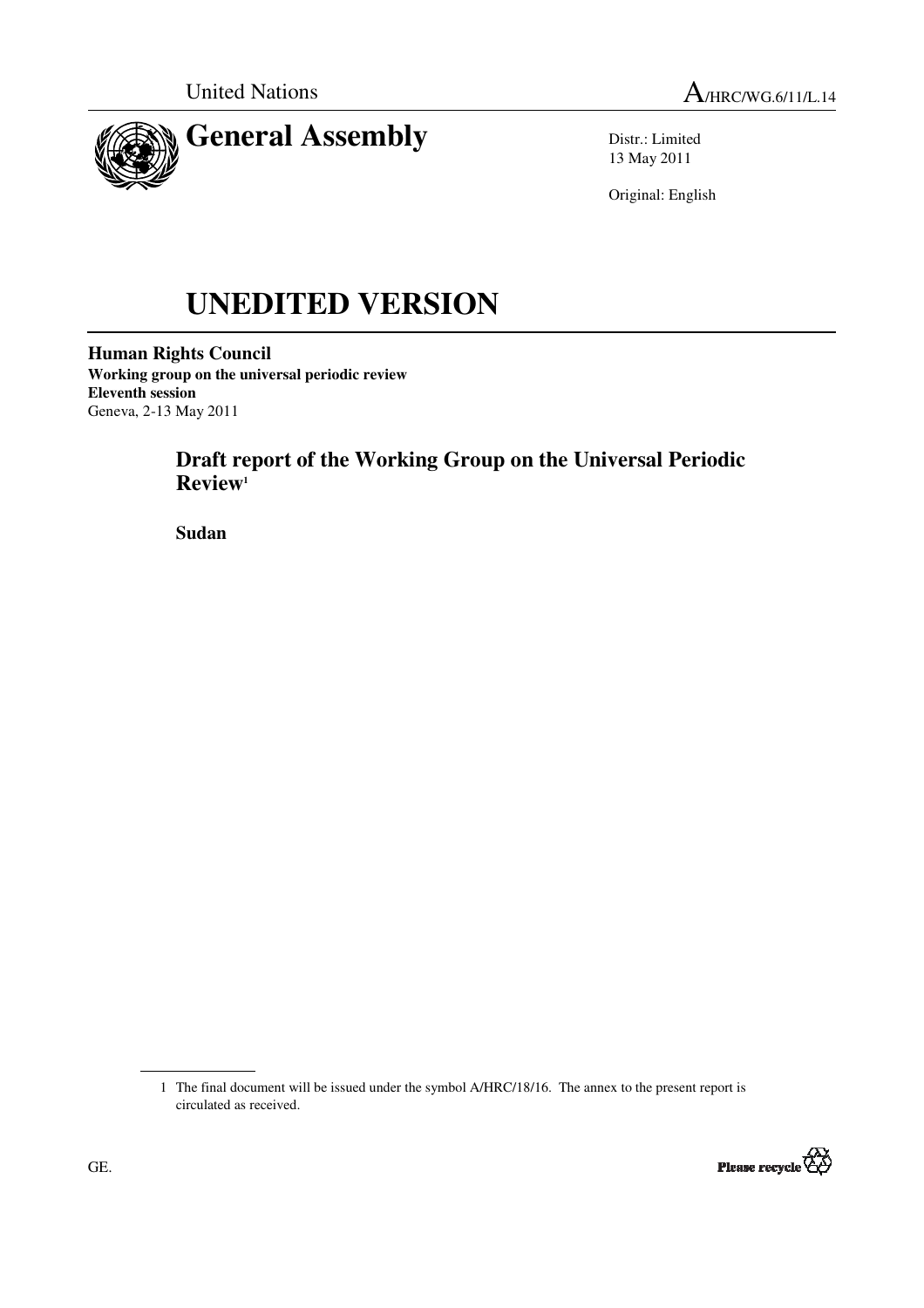#### **A/HRC/WG.6/11/L.14**

## Contents

|    |       | Paragraphs | Page |
|----|-------|------------|------|
|    |       | $X - X$    | X    |
|    |       | $X-X$      | X    |
|    | A.    | $X-X$      | X    |
|    | B.    | $X-X$      | X    |
| П. |       | $X - X$    | X    |
|    | Annex |            |      |
|    |       |            | X    |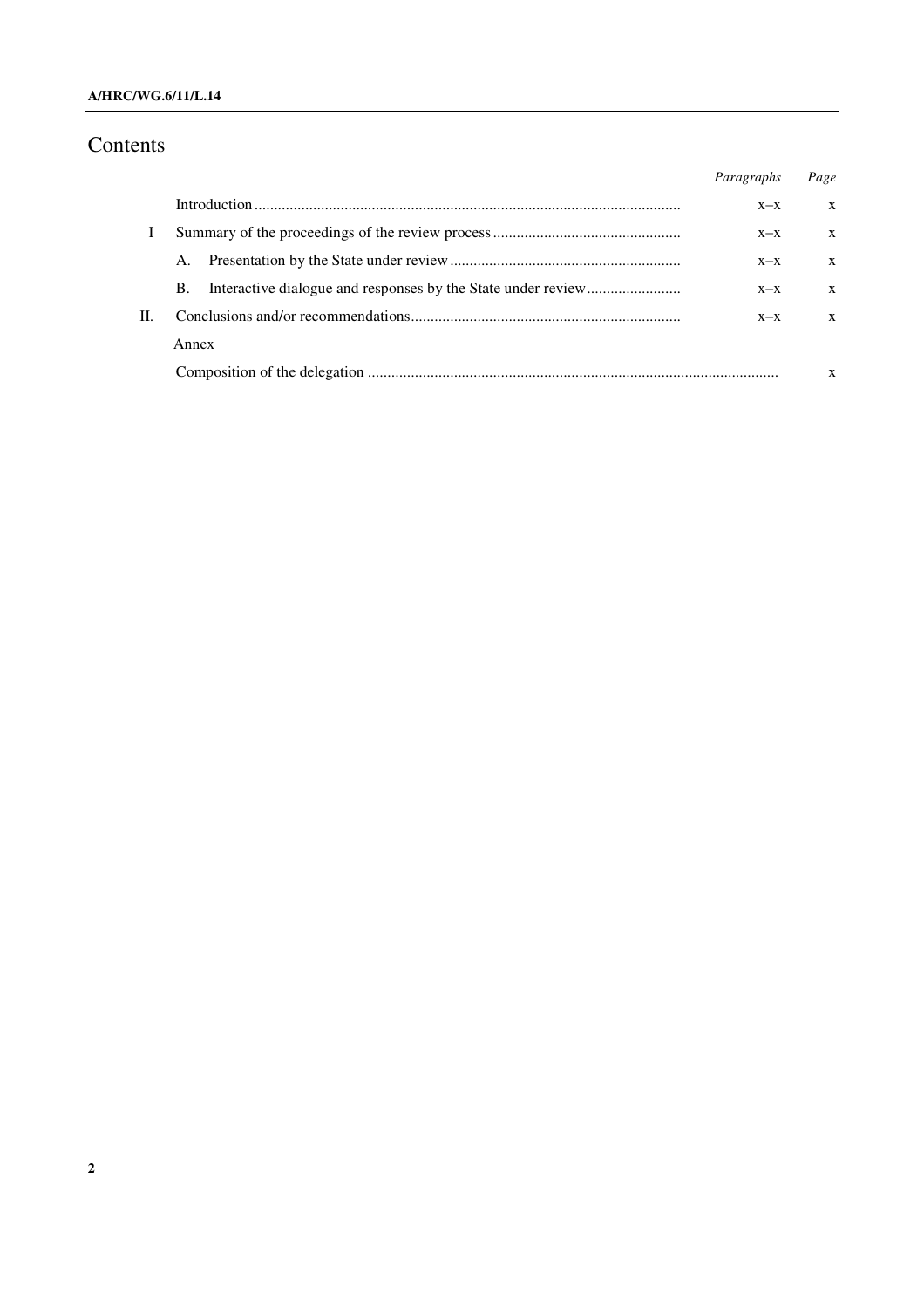## **Introduction**

1. The Working Group on the Universal Periodic Review (UPR), established in accordance with Human Rights Council resolution 5/1 of 18 June 2007, held its eleventh session from 2 to 13 May 2011. The review of Sudan was held at the  $14<sup>th</sup>$  meeting on 10 May 2011. The delegation of Sudan was headed by His Excellency Mr. Mohamed Bushara Dosa, Minister of Justice of the Republic of the Sudan. At its  $17<sup>th</sup>$  meeting held on 13 May 2011, the Working Group adopted the report on Sudan.

2. On 21 June 2010, the Human Rights Council selected the following group of rapporteurs (troika) to facilitate the review of Sudan: Belgium, China and Mauritania.

3. In accordance with paragraph 15 of the annex to resolution 5/1, the following documents were issued for the review of Sudan:

 (a) A national report submitted/written presentation made in accordance with paragraph 15 (a) (A/HRC/WG.6/11/SDN/1 and A/HRC/WG.6/11/SDN/1/Corr.1);

 (b) A compilation prepared by OHCHR in accordance with paragraph 15 (b) (A/HRC/WG.6/11/SDN/2);

 (c) A summary prepared by OHCHR in accordance with paragraph 15 (c) (A/HRC/WG.6/11/SDN/3 and A/HRC/WG.6/11/SDN/3/Corr.1).

4. A list of questions prepared in advance by Belgium, Canada, Czech Republic, Denmark, Ireland, Latvia, Netherlands, Norway, Slovenia, Sweden, Switzerland and the United Kingdom was transmitted to Sudan through the troika. These questions are available on the extranet of the UPR.

## **I. Summary of the proceedings of the review process**

#### **A. Presentation by the State under review**

5. The delegation reiterated the sincere desire of Sudan to cooperate with the Council. Sudan pointed out the need to pursue the recommendations of the working group in a practical manner, geared towards technical support and capacity-building, which had proved successful in reducing violations and strengthening protection. Sudan thanked Switzerland for its support in building capacities for human rights work in Sudan and in Darfur in particular. It thanked UNMIS for its contribution as well as the network of national human rights organizations for the valuable information which helped in the preparations for the review. The delegation explained the difficulties that have made this report a unique one. The Government of National Unity in Sudan had signed in 2005 the Comprehensive Peace Agreement (CPA) that granted southern Sudan autonomy within the framework of a united Sudan and for a transitional period that lasted six years. It was impossible to have one consolidated report in light of the different institutional system and legislative institutions in north and south Sudan. Therefore a committee representing the Government of Southern Sudan had to undertake the preparation of the special report in southern Sudan, a second covered the situation in southern Sudan, so as to enable the Working Group to consider objectively the situation and make recommendations that address priorities in each side. Each side will follow up on the implementation of the recommendations addressed to them and undertake their implementation.

6. The delegation stressed that its presence at the UPR was in itself recognition of the importance given to improving the situation of human rights, in cooperation with United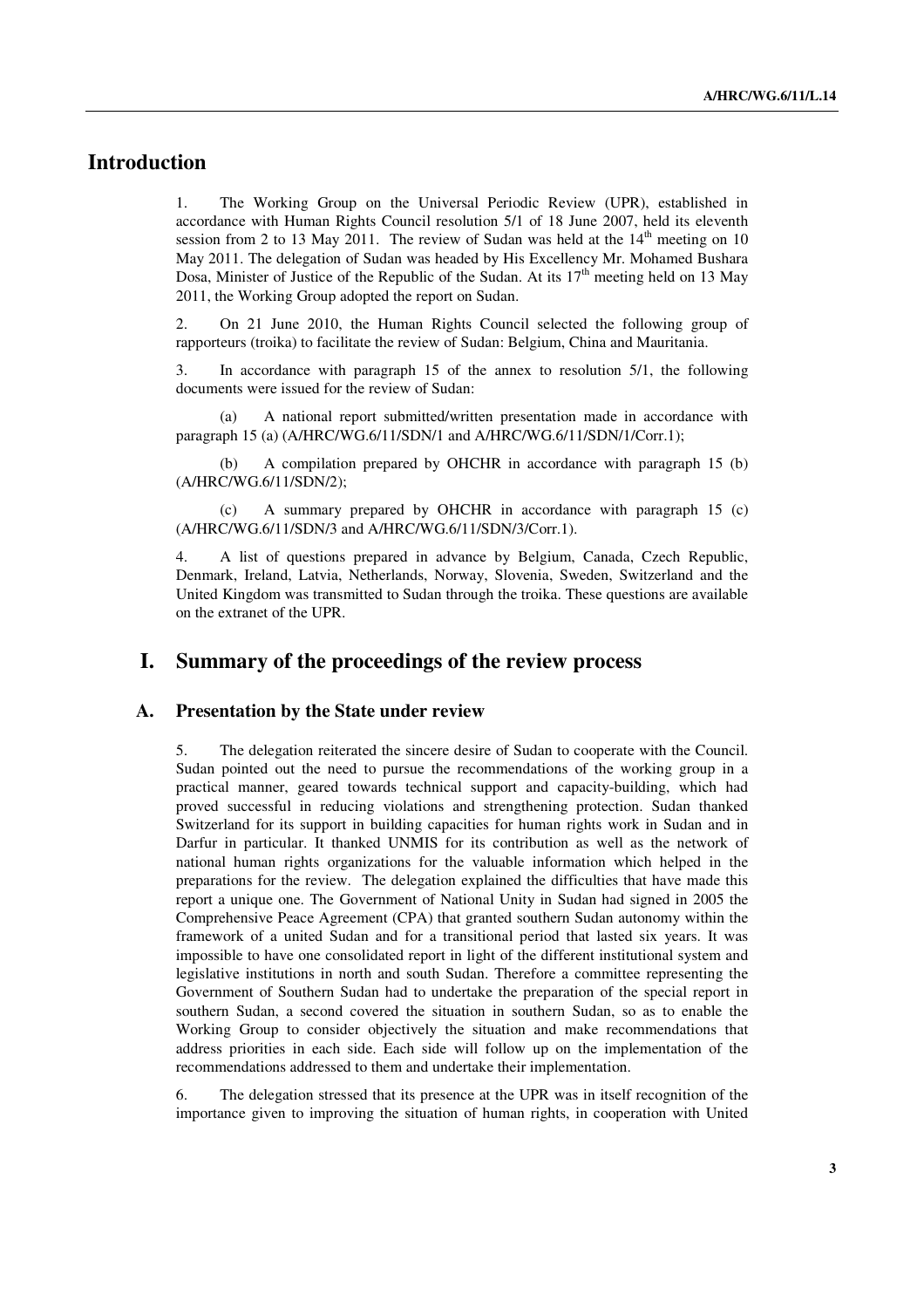Nations and regional mechanisms, to implement its treaty obligations together with both UNMIS and UNAMID.

7. Sudan was convinced that human rights can only be achieved in an atmosphere of security, tranquility, peace and democracy, and therefore the establishment of peace through negotiation and dialogue in all parts of the country was an urgent priority. The CPA signed in January 2005 had opened up opportunities for the transition to peace and prosperity. It also contained provisions for the protection and promotion of human rights.

8. The CPA envisaged a referendum on self-determination for southern Sudan, at the end of the transitional period in January 2011. The Sudanese government had met its promise and conducted the referendum in a timely manner. This formed a milestone in the history of Sudan resulting in the establishment of a new independent state, after the end of the transitional period. The Sudanese government accepted and formally recognized this result, as it was convinced that it represented the will of the people of South Sudan expressed in a free, fair and transparent way.

9. The delegation noted that popular consultation had been completed by the provinces of South Kordofan and Blue Nile, which now enjoy security, stability and development.

10. The delegation underlined that the process in Sudan would be incomplete without a just and lasting solution to the problem of Darfur. Negotiations were ongoing in Doha, after the signature of the Abuja peace agreement in Darfur in 2006. The absence of a number of factions required that there be another platform to negotiate in Doha and for the success of this negotiation, the government signed two framework agreements for peace with both the Justice and Equality Movement and the Liberation Movement and Justice. The mediator had already submitted the final draft in order to obtain the comments of the negotiating parties so as to narrow the gap and then sign the final agreement.

11. The delegation informed that the State has formulated a new strategy for peace, security and development aimed primarily at alleviating the suffering of the affected by this crisis, restore the normal situation, the voluntary return of displaced persons and refugees, harmony and tribal reconciliation, the consolidation of justice and equity, and a climate to achieve comprehensive peace through negotiations. This strategy led to the voluntary return of displaced people with figures exceeding the expected perception. The federal government allocated to the implementation of this strategy 1.9 billion dollars, for development programs in education, health and clean drinking water, roads and infrastructures. However, this strategy was not intended to replace the negotiations in Doha. The delegation called upon the international community to support the efforts of the government and other efforts to resolve the crisis through a final settlement.

12. In the area of applying justice and the rule of law in Darfur, there has been restructuring of the Office of the Attorney General for Darfur crimes, to undertake investigations of all the crimes that occurred in the region since 2003. The government had also succeeded in repairing the social fabric through support of tribal reconciliation initiatives and the signing of a number of charters of peaceful coexistence between the tribes of the three states of Darfur. The government had a vision to put in practice the rules and mechanisms of transitional justice following the accomplishment of full peace in Darfur.

13. The delegation informed that the legislative reform was an ongoing process. The Government had recently approved amendments to a number of existing national laws as well and envisaged new legislation in some areas designed to fulfill the obligations of the Sudan under international human rights treaties, noting that there was a standing committee at the Ministry of Justice charged with legislation review.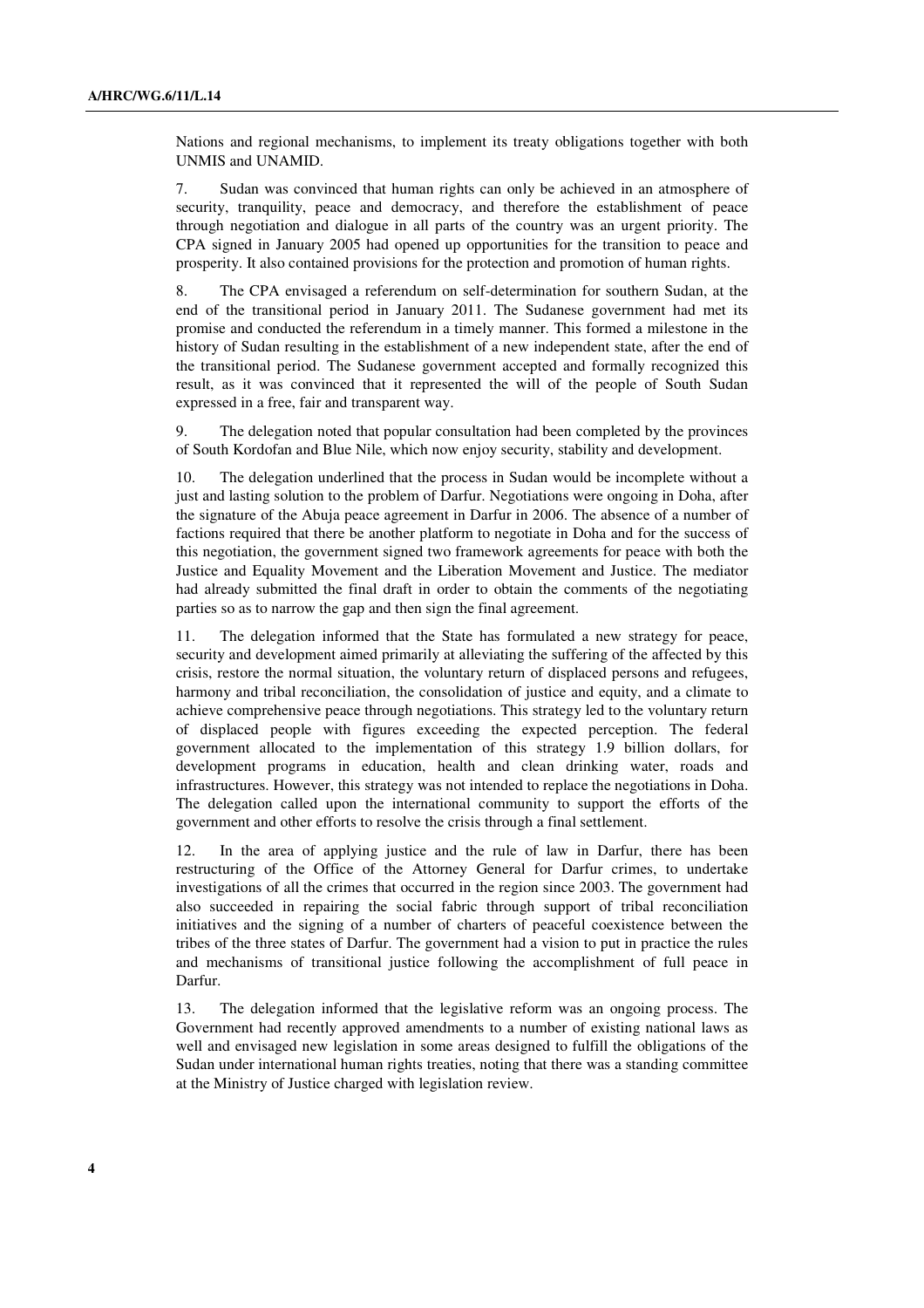14. In the area of the promotion and protection of children's rights a number of legislative and executive measures have been taken aimed at the best interest of the child, especially children in difficult circumstances, such as children of unknown parents and deprived of parental care.

15. The delegation hoped that the UPR mechanism could allow replacing other mechanisms, including the country special procedures that were characterized by selectivity and double standards and used for purposes unrelated to human rights and has proved to be ineffective and needed reform.

#### **B. Interactive dialogue and responses by the State under review**

16. During the interactive dialogue, 52 delegations made statements. A number of delegations noted the broad consultations involving multiple stakeholders in approaching the UPR exercise. Additional statements which could not be delivered during the interactive dialogue owing to time constraints are posted on the Extranet of the universal periodic review when available.<sup>2</sup> Recommendations made during the dialogue are to be found in section II of the present report.

17. **Algeria** commended the successful holding of elections last year and encouraged Sudan to continue peace efforts in Darfur and to extend the rule of law throughout the country. Algeria enquired about Sudan's views on the role of international human rights mechanisms and their interaction with national mechanisms. Algeria made recommendations.

18. **The United Arab Emirates** commended the achievements in realizing peace and stability in the country through the Abuja Peace Agreement and the holding of the referendum. In spite of complex challenges, Sudan had come a long way in promoting and protecting the rights of women, children, the elderly and the disabled. UAE made recommendations.

19. **Bahrain** welcomed the position taken by the Government on the results of the referendum, which was a major step in implementing the CPA. It appreciated efforts to strengthen women's rights, including through the elaboration of policies to fight violence against women and improve their status, and efforts to protect child rights. Bahrain made recommendations.

20. **Qatar** appreciated the signing of the CPA and the holding of the referendum this year and elections in 2010. It highlighted its mediation role and noted it had established the Darfur Development Bank to promote peace through development. Qatar enquired about verification of compliance with the ban on child soldiers. It called on the international community to provide support. Qatar made a recommendation.

21. **Singapore** stated that a successful transformation of Sudan required strengthening the rule of law, democratic governance and end impunity. The conduct of the January referendum, following the CPA and the Interim Constitution, should allow Sudan to focus

<sup>2</sup> Chad, United States of America, Yemen, Morocco, Denmark, Argentina, Mexico, Netherlands, Hungary, Germany, Indonesia, Maldives, Sweden, Slovakia, Senegal, Iraq, Nigeria, Swaziland, Tanzania, Philippines, Kenya, Viet Nam, Central African Republic, Venezuela (Bolivarian Republic of )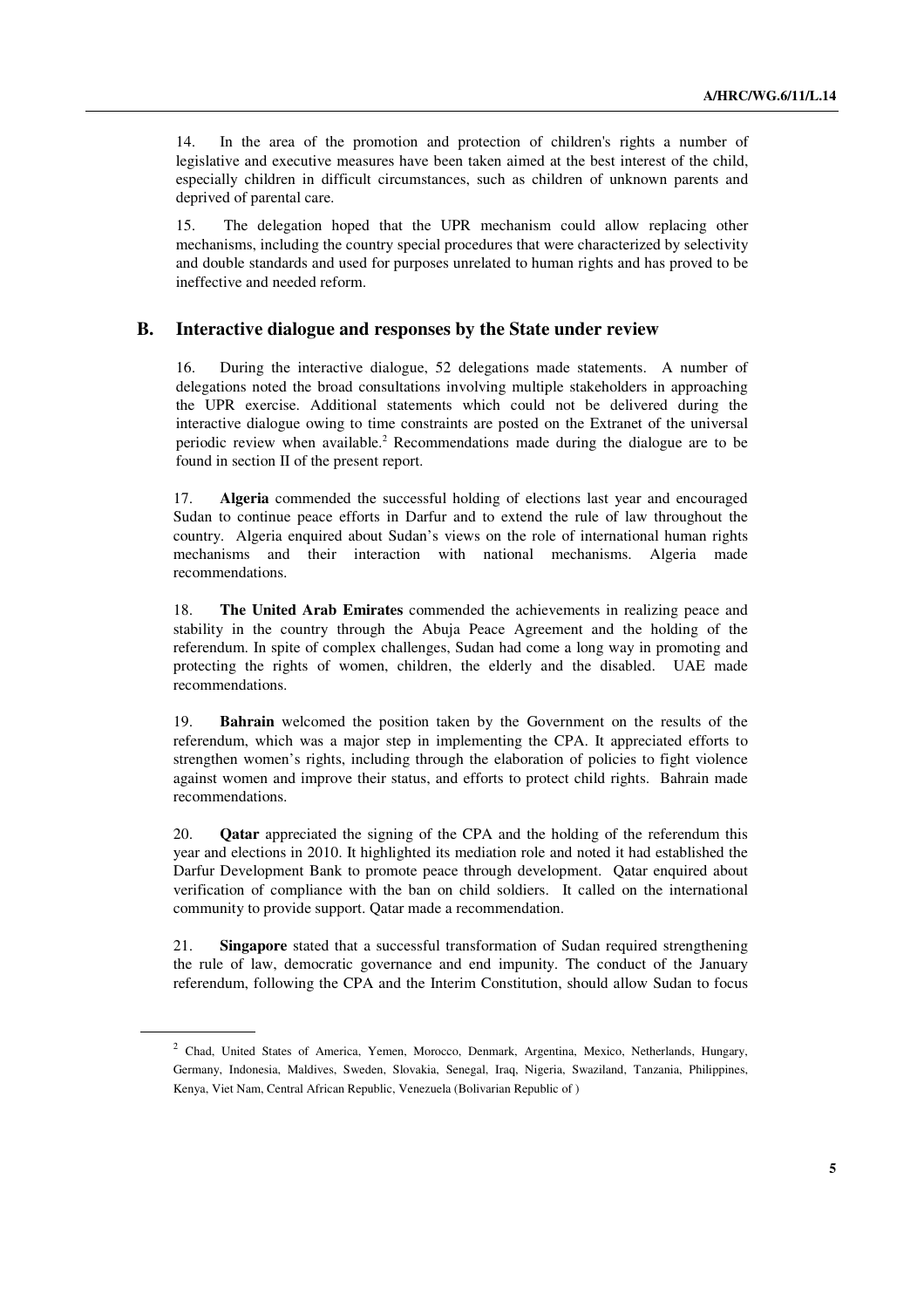on poverty eradication and rebuilding the health system disrupted by the long conflict. Singapore made recommendations.

22. **Egypt** commended the signing of the CPA and the positive position taken by the Government on the referendum. It enquired about measures to address remaining outcomes of the CPA as well as the causes of the crisis in Darfur, while emphasizing the role of the international community. Egypt appreciated the establishment of national human rights institutions. Egypt made recommendations.

23. **The Democratic People's Republic of Korea** welcomed the achievements in the area of economic, social and cultural rights, particularly positive developments and genuine progress in education for all, poverty reduction with priority to pro-poor spending, continued emphasis on national reproductive and family planning and improvements of the situation of persons with disabilities. It made recommendations.

24. **Pakistan** commended Sudan for extending all possible assistance in establishing a new state. Pakistan asked information on challenges linked with the transition phase and the role of the international community in this connection. Pakistan commended Sudan's efforts to raise living standards and noted challenges like security and the rule of law. Pakistan made recommendations.

25. **Oman** noted Sudan's recent efforts to draft new laws and review existing legislation to ensure compliance with the Constitution and international treaties related to human rights. A number of national mechanisms were taking practical steps to promote human rights principles, as were civil society organizations. Oman made recommendations.

26. **Palestine** noted that human rights protection would be a priority for the near future and expressed appreciation for efforts undertaken, in spite of challenges such as in women's rights and child rights. Palestine also noted Sudan's strong interaction with international mechanisms. It encouraged Sudan to continue efforts to address human rights challenges. Palestine made recommendations.

27. **Ethiopia** stated that, as Sudan has created the conditions for a sustainable peace and realization of human rights, the international community must encourage and support these key gains. Ethiopia supported the parties' commitment to continued dialogue and call on the international community to do the same with concrete assistance. Ethiopia made recommendations.

28. **Cuba** noted the efforts of the Government to combat poverty, illiteracy and weak institutional capacities. It also noted the efforts to fight against diseases such as malaria and the measures taken to protect the rights of women, children, the elderly and persons with disabilities. Cuba made recommendations.

29. **The Syrian Arab Republic** noted that despite challenges, such as the conflict in Darfur and the civil war in the South, Sudan had complied with international obligations to protect basic human rights. Syria commended the achievement of the CAP and the referendum, and the Darfur peace process. Syria highlighted progress in the areas of education, women's and child rights. It made recommendations.

30. **Lebanon** referred to positive developments such as the signing of the CPA, peace efforts in Darfur and the referendum. Despite challenges, success could be achieved through positive engagement. Lebanon wished Sudan success in efforts to improve the human rights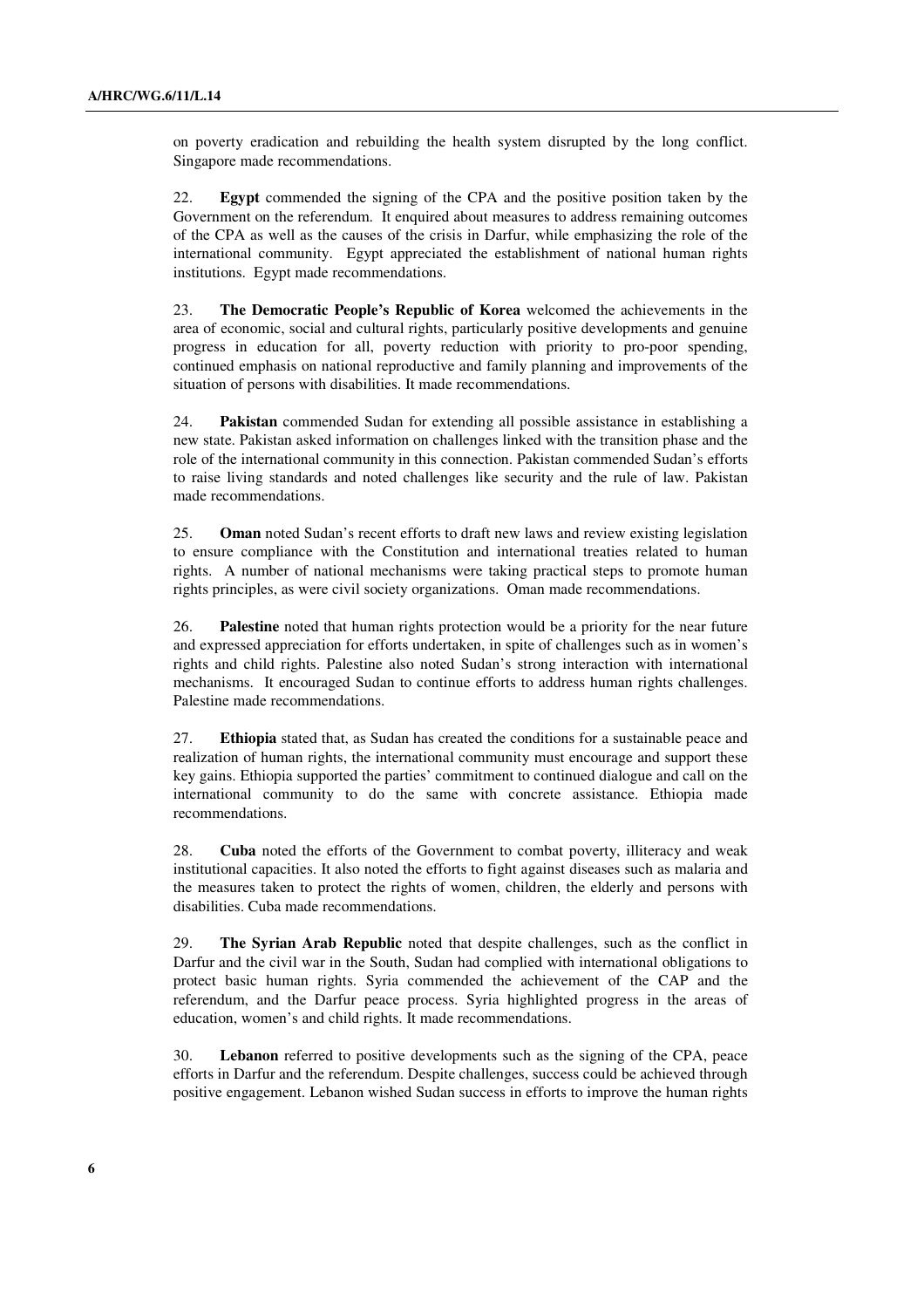situation through institution-building and the adoption of legislation, in cooperation with the international community. It made recommendations.

31. **Brazil** hoped that the UPR exercise will trigger an increasing commitment of Human Rights Council's members in providing technical assistance. While noting the numerous allegations of gender-based violence, Brazil appreciated the adoption of the national plans of action to combat violence against women and children and end female genital mutilation. Brazil made recommendations.

32. **The United Kingdom of Great Britain and Northern Ireland** urged all parties to draw on the expertise of the Independent Expert on Sudan. It urged the North and the South to retain human rights protection under the new Constitutions. It asked about Sudan's actions to investigate allegations of arbitrary arrests and detention of journalists and opposition members. UK made recommendations.

33. **Zimbabwe** thanked the Government for its cooperation with the Human Rights Council and the United Nations system. It appreciated the honouring of the Comprehensive Peace Agreement and the holding of democratic elections and for successfully conducting the referendum on the right to self-determination for South Sudan. Zimbabwe made recommendations.

34. While noting the 2010 Children's Act prohibiting death sentences for children, **Switzerland** referred to reported execution of children. Switzerland referred to reports by the Independent Expert on the human rights situation in Sudan about torture, ill-treatment and arbitrary detention committed by the National Intelligence and Security Service. Switzerland made recommendations.

35. **Saudi Arabia** noted that Sudan had ratified most international and regional human rights treaties and transposed many provisions into national legislation. Sudan also established some human rights institutions and adopted a law on civil society organizations. Highlighting achievements in the area of child rights, Saudi Arabia enquired about measures to implement the CRC. It made recommendations.

36. **Malaysia** noted the Government's continued cooperation with human rights actors. Malaysia referred to Sudan's challenges in improving socio-economic conditions. Malaysia believed Sudan could benefit from improvements on such issues as internally displaced persons, strengthening the rule of the law, combating impunity and the rights of women and children. Malaysia made recommendations.

37. **Djibouti** noted Soudan's efforts to improve the human rights situation and welcomed the 2005 Comprehensive Peace Agreement towards sustainable peace, including its provisions for the protection of human rights. Djibouti also welcomed the referendum on South Sudan, which will lead to the emergence of a new independent State. Djibouti made recommendations.

38. **China** welcomed the measures by the Government to promote socio-economic development, its efforts in poverty reduction, health and education and its commitment to protect the rights of vulnerable groups. It welcomed the efforts of the northern and southern part to promote the peace process. It hoped that the international community will help the Sudan to maintain peace and stability and promote and protect human rights.

39. **Austria** expressed concern about continuing human rights violations in Darfur and by the fact that the NISS continued use of power and abuses. It considered urgent to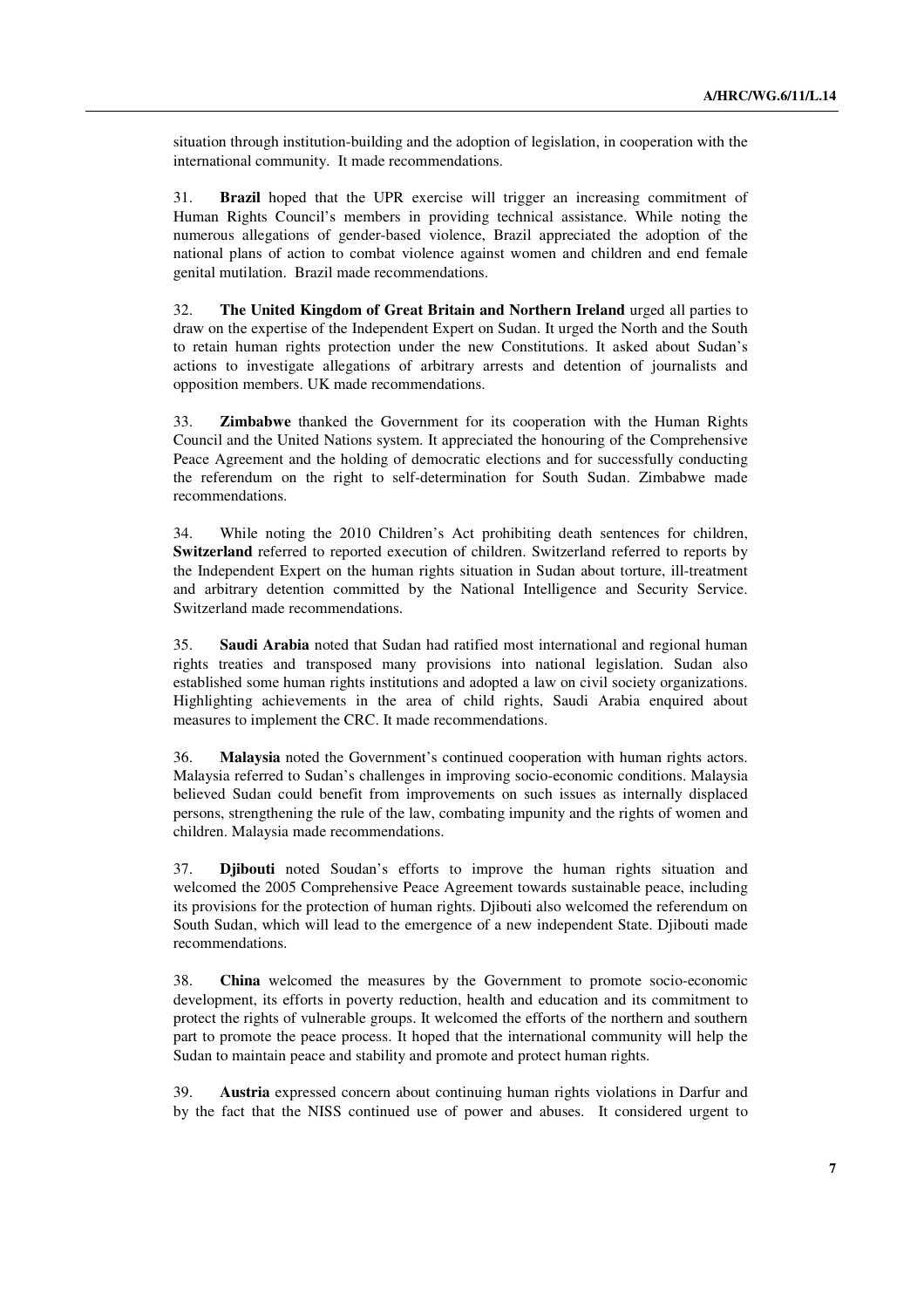address violence against women and ensure equal participation of women in political processes. Austria made recommendations.

40. **Canada** congratulated Sudan on the holding of the referendum and its commitment to implement the 2005 CPA. It expressed concern about the human rights situation, in particular sexual and gender-based violence, media censorship as well as the arbitrary arrests of human rights activists, political opponents, journalists and peaceful protesters. Canada made recommendations.

41. **Ireland** was concerned by the reported targeting of civilians in Darfur and asked whether Sudan would grant UNAMID unhindered access and lift all access restrictions on humanitarian agencies. Ireland expressed concern at reports of arbitrary arrest and detention of journalists, civil society activists and others by the National Intelligence Security Service. Ireland made recommendations.

42. On the question of the coordination between the domestic and the international human rights mechanism, Sudan noted that there were many domestic mechanisms, for example, the Advisory Council on Human Rights (ACHR) which is composed of both governmental and non-governmental bodies. Also the law establishing the independent National Commission on Human Rights had been passed and the nomination of the members will take place soon. Besides, there were a number of national and international NGOs. The cooperation between the domestic and international mechanisms was manifested in the two Joint Forums between the government of the Sudan and the (UNMIS) and (UNAMID) in addition to the three joint sub-Forums in the three Darfur States. Also there was the Independent Expert for human rights situation in the Sudan appointed by this Council. All these mechanisms work independently and without any influences from the government to tackle human rights issues in Sudan.

43. With regard to Sudan's efforts in dealing with situation in the Darfur, the delegation noted that negotiation was the basis for the solution of the problem in Darfur. The delegation also noted that there was a new strategy encompasses peace, security and development in Darfur with components of the return of the IDPs refugees to their homeland.

44. On the questions of the oversight on the detention by the National Security apparatus and the freedom of expression for the press and journalists, the delegation noted that the legal system in the Sudan was made up of legislation passed by a Parliament after the various stages of legal reviews. The National Security Forces Act of 2010 was not exception in this process. The Minister of Justice had appointed attorney prosecutor to monitor detention made by the NISS and this Prosecutor is working independently and impartially. Also aggrieved persons can recourse to the Constitutional Court.

45. In relation to the freedom of expression, the delegation noted that there were (60) daily newspaper published in the Sudan, (37) out of which are political papers publishing on a daily basis critical articles on the activities of the government without pre-censorship. Detaining journalists was only made by the court in cases initiated by individuals affected by what was written in the newspapers and there was no political arrest but arrest for the purpose of the law.

46. On the question of the abolition of the death penalty, the delegation noted that, the death penalty was practiced in the most restricted manner and to the most serious crimes and it is associated with the right to practice religion as guaranteed by the international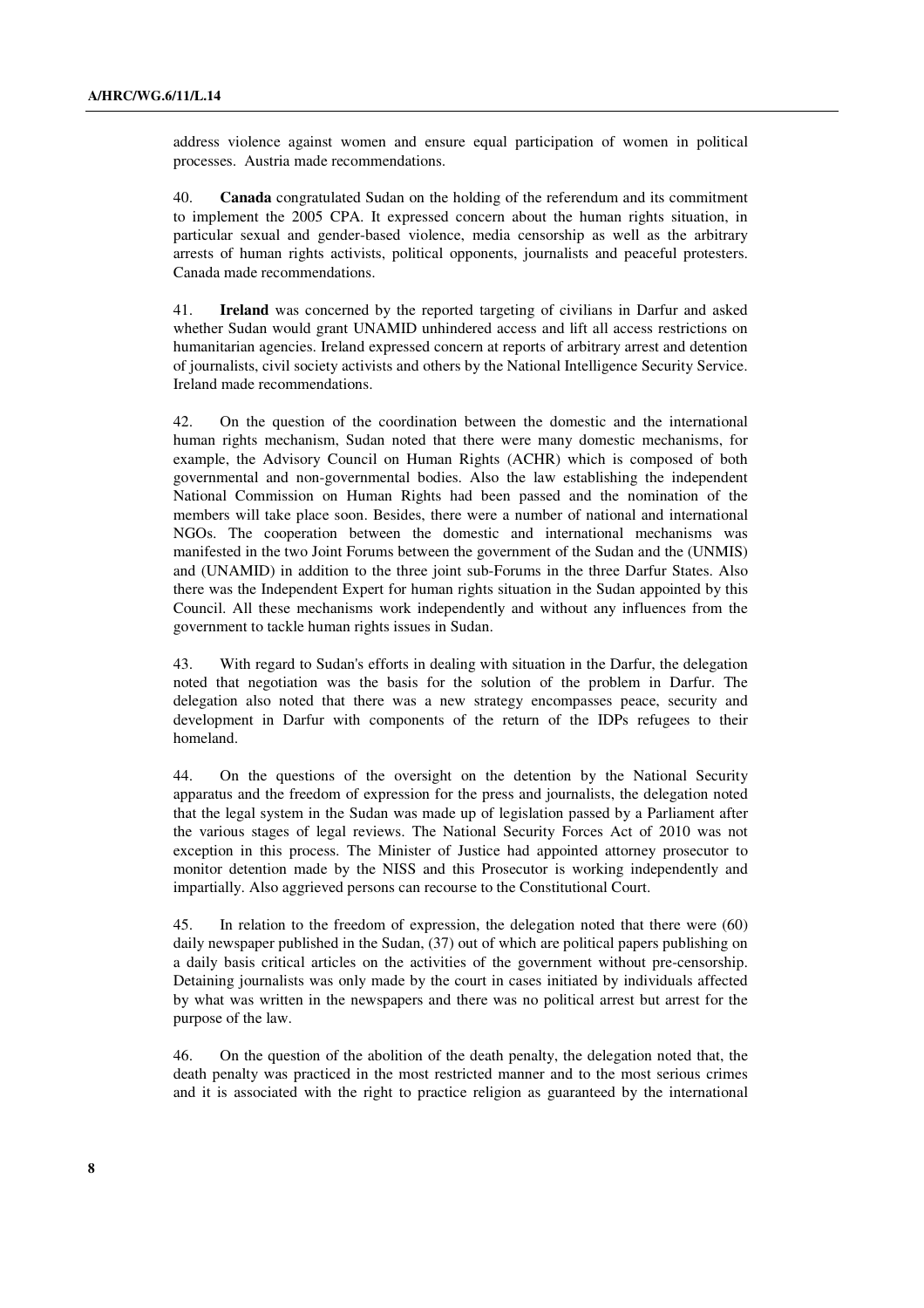human rights treaties. There were strict legal safeguards in trials of cases punishable by death penalty.

47. On the question of the steps taken by the State to ensure access to education for all children the delegation noted that there is strategy in Sudan to make free of charge the education and to make it available to all children, including nomadic children, and there strategy for the education of girls.

48. As far as the empowerment of women is concerned, there is a national strategy adopted in 2008 which include all the aspects relating to the empowerment of women, including: Legislative, health, education and participation in the decision making. Regarding the equality in wages between men and women, the equal pay for equal work was in place since long time. Women in Sudan were subject to the same terms of employment and the same opportunities to apply for public posts. Participation of women in the political life was further enhanced by the allocation of the 25% quota in the national and states parliaments. As a result of that there were 112 female MPs in the national Parliament and 200 female MPs in the states parliaments. Besides, there were women assuming many high level positions in the Sudan.

49. **Spain** praised the conduction of the referendum for the independence of South Sudan. It expressed concern for increased violence in Darfur against civilians. It noted that years of conflict, an unfair distribution of resources and economic mismanagement had deteriorated the economic, social and cultural rights of Sudanese. Spain made recommendations.

50. **India** reminded that the CPA ended one of the longest conflicts in Africa and noted the institutional mechanisms established since then to promote human rights. It considered the independence of South Sudan was both promising and challenging. It urged Sudan and South Sudan to tackle concerns relating to sexual violence and impunity. India made a recommendation.

51. **Japan** welcomed the establishment of a human rights forum in Southern Sudan. Japan remained concerned over continued civilian casualties and displaced persons in Darfur, as well as widespread impunity and gender-based violence. According to Japan, the strengthening of the rule of law in all regions was vital to Sudan's successful transition. Japan made recommendations.

52. **Azerbaijan** positively noted the efforts to eliminate poverty and the measures to promote women's rights, combat violence against women and protect children. Azerbaijan pointed out the constraints and challenges confronting Sudan especially from the conflict in Darfur, which adversely affected limited resources, the restoration of security, protection of citizens and humanitarian assistance for victims. Azerbaijan made recommendations.

53. **Mauritania** commended the positive interaction of Sudan with the UPR process, particularly in light of the difficult challenges that Sudan had faced in recent times, including in connection with the referendum on South Sudan. Mauretania made recommendations.

54. **The Democratic Republic of the Congo** noted Sudan's efforts relating to human rights despite the difficult political context, and to gender equality despite the existing customs. It also welcomed the Zakat system and the Sudanese political maturity on Darfur which led to the new situation in South Sudan. It made recommendations.

55. **Bangladesh** considered that peace, security, stability and development were key in ensuring human rights in Sudan and hoped that the international community would support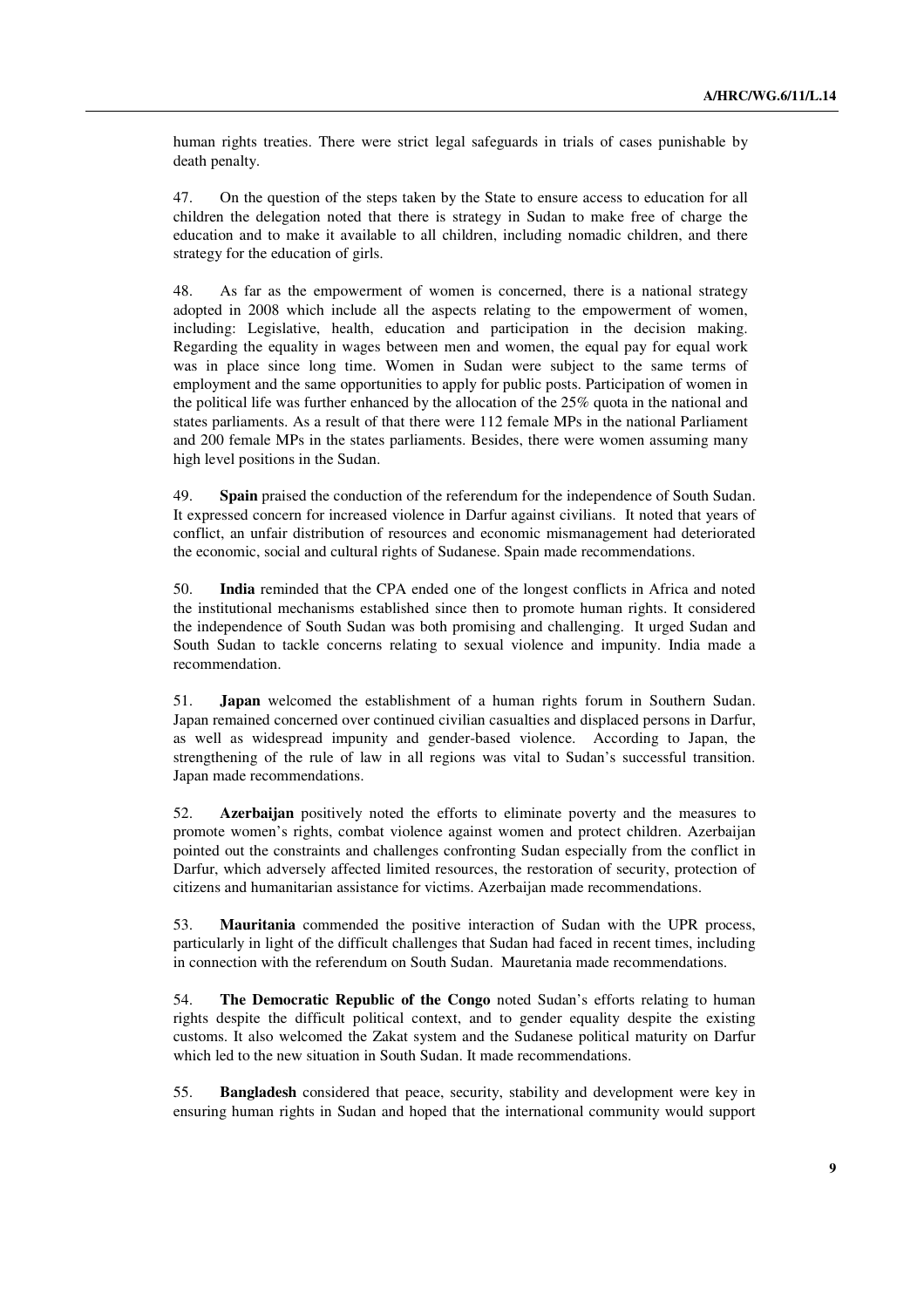the peace process. It noted efforts by the Government to improve the human rights situation and understood the difficulties it faced, including poverty. Bangladesh made recommendations.

56. **Norway** commended Sudan and South Sudan for their efforts to organise the referendum. It expressed concern about the ongoing conflict in Darfur and called on the Government to commit to lasting peace and justice. It stressed the burden on the civilians of the armed clashes in South Sudan. Norway made recommendations.

57. **Uruguay** noted that peace, stability, security, development and the rule of law were necessary elements for the enjoyment of human rights in Sudan. It acknowledged that recent elections did foresee the full participation of women. It remained concerned by sexual violence in the country. Uruguay made recommendations.

58. **France** noted the new situation emerging from the independence of South Sudan and the opportunity to hold state of emergency. France noted the human rights violations attributed to the National Intelligence and Security Service and inquired whether Sudan intended to decriminalise "indecent and immoral acts" and end child recruitment. France made recommendations.

59. **Honduras** understood the challenges faced by Sudan and noted the progress in its human rights situation. It recognized the reforms undertaken by the Government in the area of human rights. Nevertheless, it was concerned by the situation of girls and women victims of constant abuse. Honduras made recommendations.

60. **Turkey** acknowledged that Sudan was party to most international human rights agreements, submitted periodic reports and received rapporteurs regularly. It commended the Government for promoting peace and security and for the peaceful conduct of the referendum. It expressed concern at continued violence in Darfur. Turkey made recommendations.

61. **Belgium** echoed concerns on the application of the death penalty for children. Belgium noted with satisfaction the participation of women in the 2009 elections but inquired whether Sudan intended to end discrimination against women, notably relating to detention, divorce or right to property. Belgium made recommendations.

62. **Kuwait** expressed appreciation for the efforts taken by the government for the signing of the CPA, which had ended the longest war in Africa. Kuwait hoped that the peace which had been achieved would help to strengthen human rights and give a new impetus to development and progress. Kuwait made recommendations.

63. **South Africa** welcomed the acceptance of the results of the referendum by the Government of Sudan demonstrating a strong political will for peace. It noted positively the commitment of the parties to the CPA and the swift deal with post-referendum issues. South Africa reaffirmed its support to ongoing peace in Sudan. It made a recommendation.

64. **Slovenia** remained concerned by the situation in Darfur and for impunity of human rights violators. It noted efforts to enhance women's rights but remained concerned that women continued to face harmful practices. It asked about measures taken to enforce regulations related to children in conflict with law. Slovenia made recommendations.

65. **Finland** welcomed the referendum on Southern Sudan. It asked about the measures Sudan would take to ensure that ethnic and religious minorities do not face discrimination. It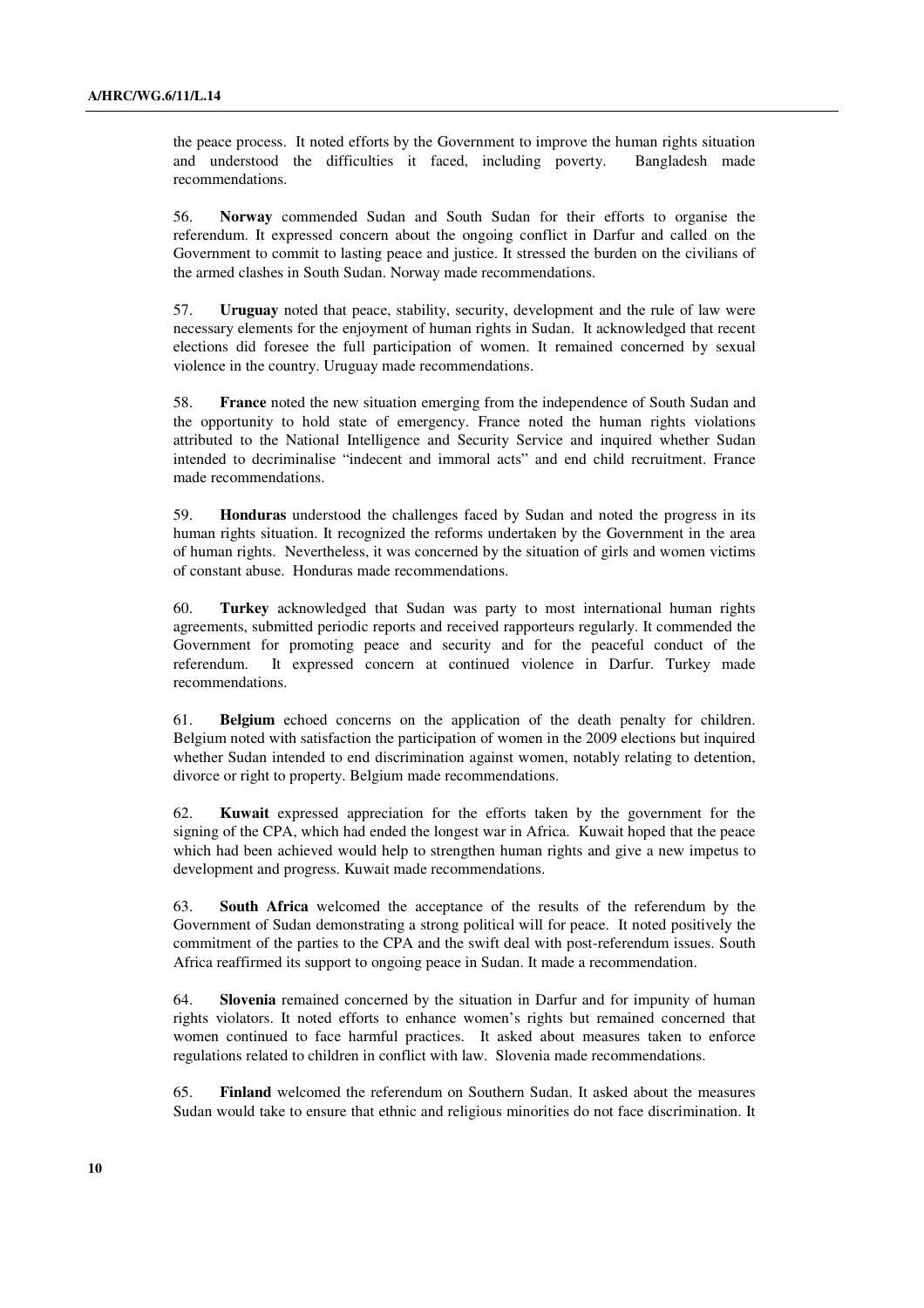also asked about the measures to prevent and combat violence against women as well as plans to target discriminatory laws and norms against women. Finland made recommendations.

66. **Poland** appreciated that the interim national constitution instituted different commissions to monitor human rights and hoped they would be established in a speedy manner. It noted that freedom of religion remained limited in Sudan and that sharia's law was being applied to all non-Muslims. Poland made recommendations.

67. **Thailand** welcomed the referendum on Southern Sudan. It hoped Sudan will fully cooperate with the UNAMID to ensure peace and security in the long term. It encouraged Sudan to fully implement the CPA and to investigate all allegations of human rights and international humanitarian law violations. Thailand made recommendations.

68. **Somalia** noted that the Sudanese Government had accepted and recognized officially the referendum on self-determination of South Sudan, which led to the establishment of an independent State. Somalia made a number of recommendations.

69. **Jordan** noted that the situation in Sudan remained difficult despite achievements such as the signing of the CPA. The current period of transition requires the continued support of the international community in order for Sudan to progress. Jordan welcomed Sudan's efforts to strengthen its institutional and legal framework related to human rights. Jordan made recommendations.

70. **Italy** welcomed the developments based on the CPA. It requested further information about minority, women's and children's rights in the future Constitution of Sudan. It asked about the guarantees that the Government of South Sudan will seek against the recruitment of children by the armed forces. Italy made recommendations.

71. **The Islamic Republic of Iran** commended Sudan for its efforts in establishing peace. It noted the progresses in promoting and protecting human rights, particularly the rights of children, women, ethnic groups and people with disabilities and the achievements in education, housing, poverty reduction, health care and development. It made recommendations.

72. **Australia** welcomed the Government's engagement in the Southern Sudan referendum. It expressed concern on the ongoing conflict in Darfur, condemned attacks against civilians and called on the Government to allow greater access for humanitarian workers. Australia expressed concern on the use of children as labourers and combatants in Sudan. Australia made recommendations.

73. **The Republic of Korea** welcomed the outcome of the referendum on Southern Sudan and hoped that post-referendum negotiations would be completed as soon as possible. It expressed concern on the acts of sexual violence, particularly against internally displaced women and girls in Darfur. The Republic of Korea made recommendations.

74. **Ecuador** acknowledged the Government's efforts to improve the human rights situation in Sudan, a country ravaged by years of violence. It acknowledged, as noted in the national report, progress in the legal and judicial areas. Ecuador made recommendations.

75. **Sri Lanka** welcomed the signing of the CPA. It encouraged the Government to work with relevant UN agencies to strengthen the National Education for All Plan and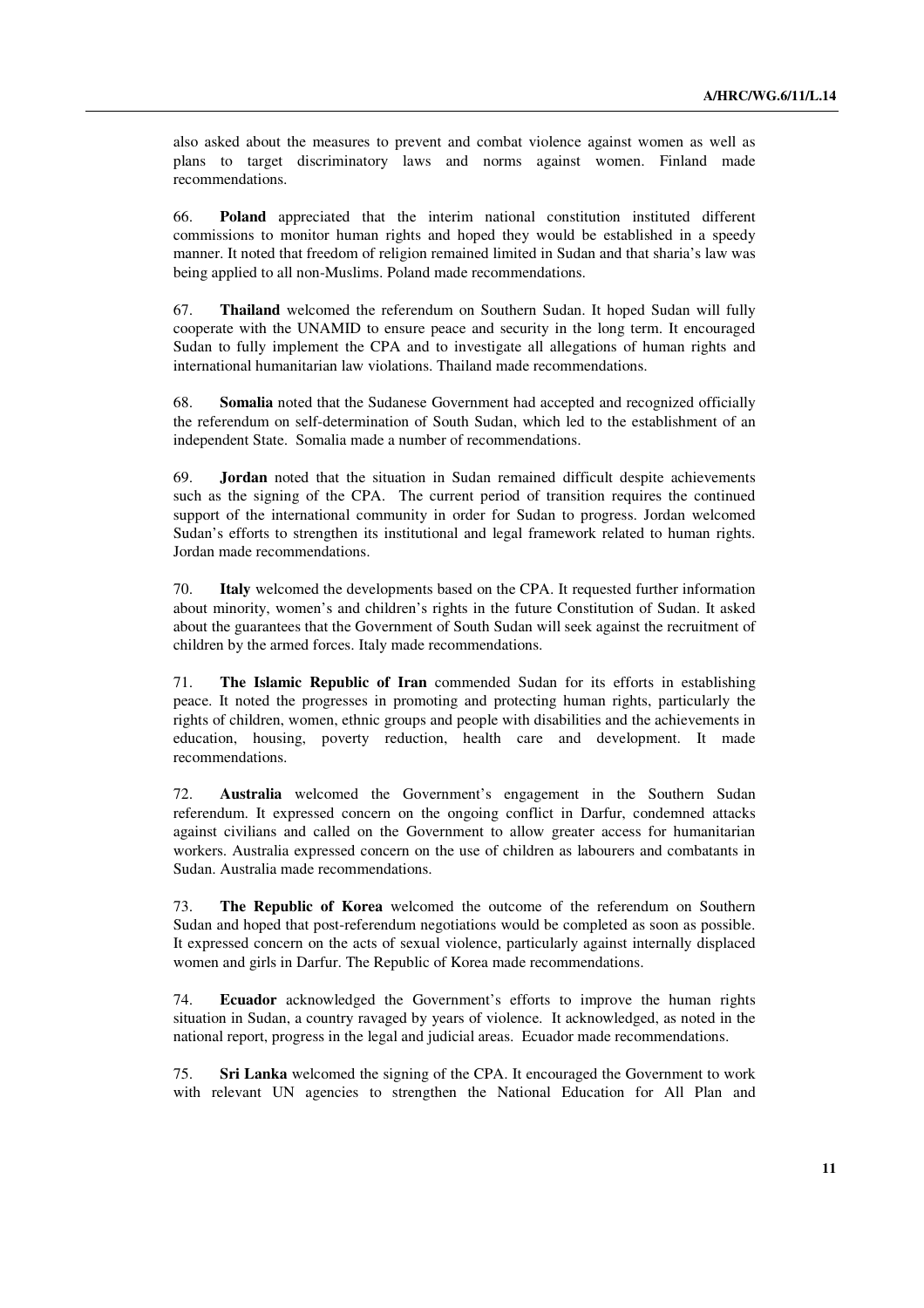international partners to provide funds. It noted the efforts in the provision of health care and encouraged increased state spending in public health. It made recommendations.

76. On the question of the measures to ensure the non-involvement of children in armed conflicts, the delegation noted that the ChildAct of 2010 prohibited explicitly the involvement of children in armed conflict. Also the Armed Forces Act 2007 prevented the recruitment of children below 18 years andprovided for punishments for such act.

77. Regarding the national mechanisms to combat violence against women in Darfur, the delegation noted that there is a federal Unit to Combat Violence against Women and Children with branches at the three states of Darfur. The Unit has a national plan of action to combat VAW and to protect women and children from all forms of violence.

78. With regard to the rights of person with disabilities, the delegation confirmed that Sudan ratified theUN Convention on this matter and passed a national law and established a National Council for the care of disabled persons headed by the President of the Republic and also there was a national strategy to provide services for persons with disabilities particularly women and children.

79. On the question of the efforts to limit poverty, the delegation noted that there was a national strategy to reduce poverty through micro funding projects and "Zakat" programs that target poor families.

80. Concerning the minimum age of criminal responsibility, the Child Act of 2010 set the MACR to 12. Persons below 18 years were not executed in the Sudan. The law also protected children from all forms of child labor. Strategies were adopted in the areas of health and education aimed at reducing child mortality and providing children with access to basic education.

81. Sudan had Personal Matters Acts designed to tackle rights of Muslims and non-Muslims in issues like marriage and divorce. On the protection of the rights of non-Muslims the Constitution provided for the citizenship as the basis for rights and freedoms including the assumption of public posts up to the Presidency of the Republic.

82. On Southern Sudan, it was noted that civil and political rights were enshrined in the Constitution, under the title Bill of Rights, which was a covenant between the Government and the people and the cornerstone of social justice, equality and democracy in the Southern Sudan. Although Southern Sudan still maintained the death penal, it was only imposed where there was a conviction on crimes of treason, murder or aggravated robbery with firearms, and if person was not under 18. On the Human Rights Commission, it was noted that this was functioning and had already a considerable number of cases before it.

## **II. Conclusions and/or recommendations**

83. The following recommendations will be examined by the State under review, which will provide responses in due time, but no later than the 18<sup>th</sup> session of the Human Rights Council in September 2011.

- 1. Ratify as soon as possible the main international human rights instruments to which it is not yet a party and issue a standing invitation (Japan);
- 2. Ratify the International Covenant on Civil and Political Rights (Switzerland);
- 3. Ratify the Second Optional Protocol to the ICCPR (Switzerland);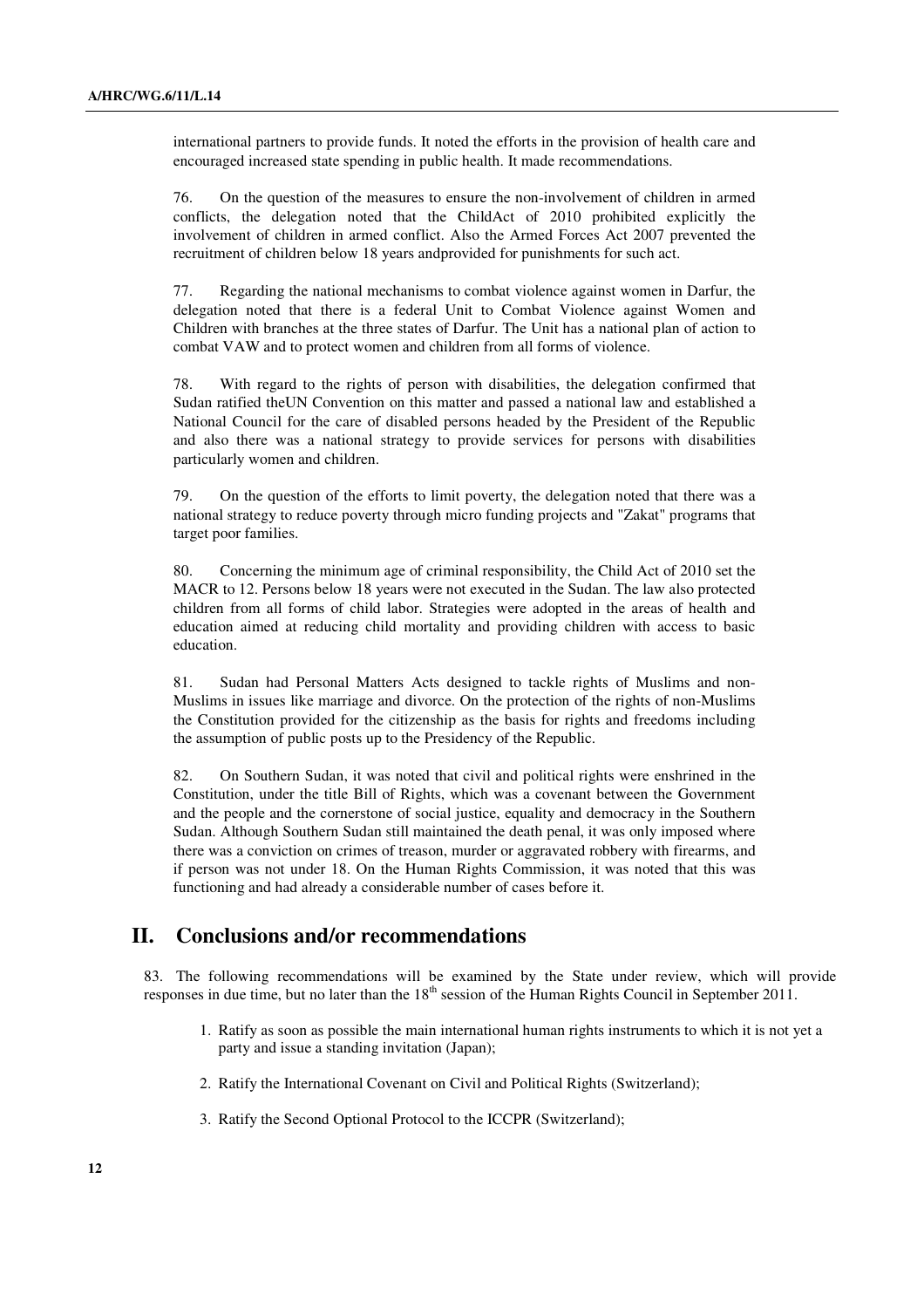- 4. Accede to the Second Optional Protocol to the International Covenant on Civil and Political Rights, aimed at abolishing the death penalty, and take the necessary steps to remove the death penalty from Sudan's justice system (Australia);
- 5. Consider ratifying core universal human rights instruments, in particular the Convention against Torture and Other Cruel, Inhuman or Degrading Treatment or Punishment and the Convention on the Elimination of All Forms of Discrimination against Women (Brazil);
- 6. Sign and ratify the First Optional Protocol to the International Covenant on Civil and Political Rights; Optional Protocol of the Covenant on Economic, Social and Cultural Rights; and the Convention for the Protection of All Persons from Enforced Disappearance. Ratify the Convention against Torture and Other Cruel, Inhuman or Degrading Treatment or Punishment and its Optional Protocol; Convention on the Elimination of Discrimination against Women and its Optional Protocol (Spain);
- 7. Accede or ratify the following international instruments: International Convention for the Protection of All Persons from Enforced Disappearance; Convention on the Elimination of All Forms of Discrimination against Women; Convention against Torture and Other Cruel, Inhuman or Degrading Treatment or Punishment and its Optional Protocol; Palermo Protocol to Prevent, Suppress and Punish Trafficking in Persons, Especially Women and Children; and the Rome Statute of the International Criminal Court (Ecuador);
- 8. Take appropriate steps to accede to the Convention on the Elimination of All Forms of Discrimination against Women (Malaysia);
- 9. Ratify the Convention on the Elimination of All Forms of Discrimination against Women and its Optional Protocol (Norway, Belgium);
- 10. Sign and ratify the Convention on the Elimination of all Forms of Discrimination against Women and adopt a law prohibiting female genital mutilations (France);
- 11. Ratify without any limiting reservations the CEDAW and its Optional Protocol as well as repeal all laws that discriminate against women (Finland); $3$
- 12. Consider acceding to CEDAW (Republic of Korea);<sup>4</sup>
- 13. Ratify, without reservations, the Convention on the Elimination of All Forms of Discrimination against Women and its Optional Protocol, and review national legislation in light of its provisions to eliminate all discriminatory laws against women (Uruguay);
- 14. Ratify the Rome Statute of the International Criminal Court and cooperate with this court, and ratify other key human rights treaties including the Convention Against Torture and Other Cruel, Inhuman and Degrading Treatment and the Convention on the Elimination of Discrimination Against Women (Australia);

 $3$  The recommendation as read during the interactive dialogue: Take measures to raise awareness of the police, other authorities, and general public about gender-based violence against women and girls, as well as women's rights and ratify without any limiting reservations the CEDAW and its Optional Protocol as well as repeal all laws that discriminate against women.

<sup>&</sup>lt;sup>4</sup> The recommendation as read during the interactive dialogue: Make further efforts to protect and promote women's rights in Sudan, and to this end, consider acceding to CEDAW.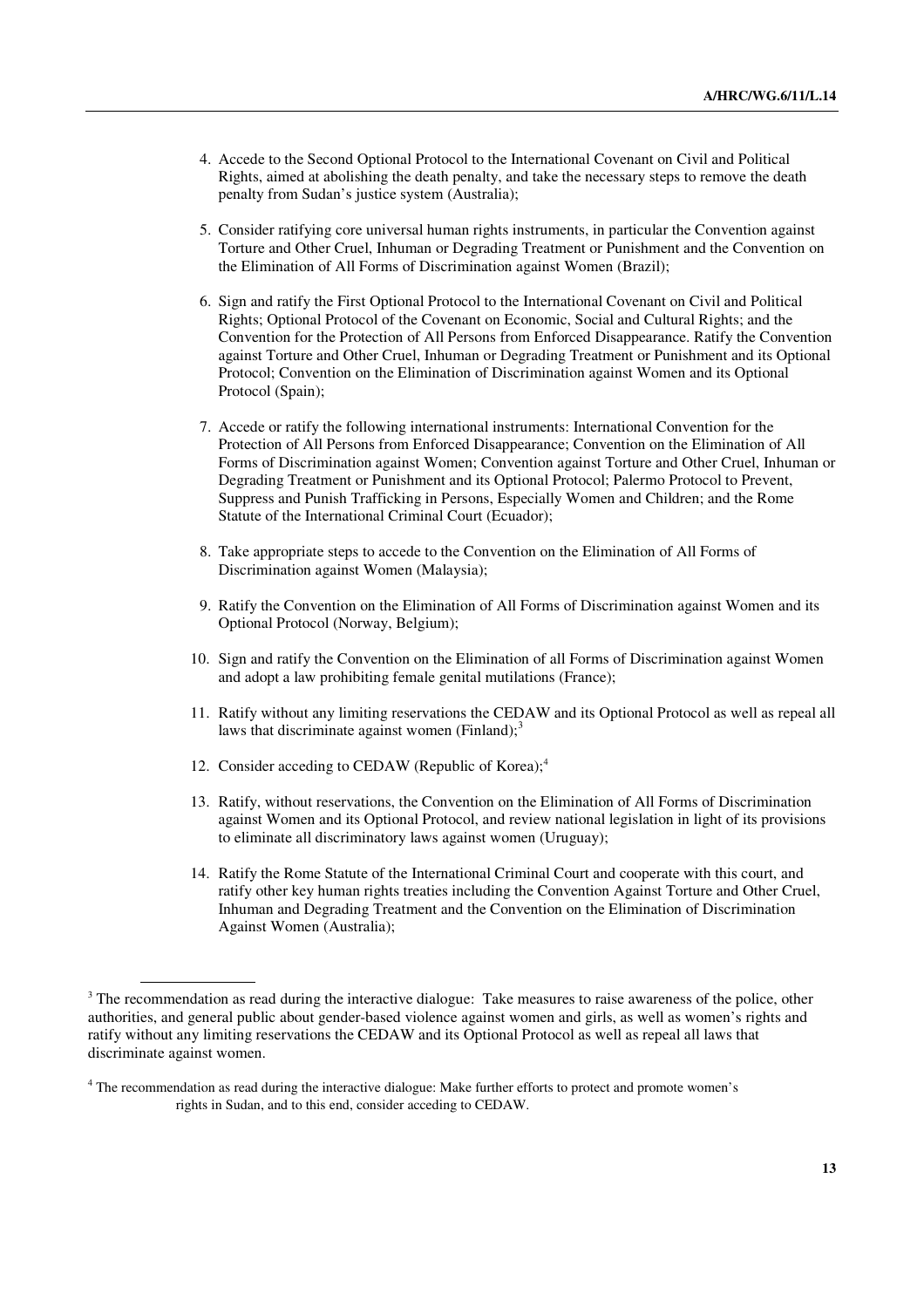- 15. Ratify the Rome Statute of the International Criminal Court (Poland);
- 16. Cooperate fully with the International Criminal Court and its Prosecutor and provide him with necessary support pursuant to resolution 1593(2005) of the Security Council (Switzerland);
- 17. Cooperate fully with the International Criminal Court (Austria);
- 18. Incorporate robust provisions for the protection of human rights in their new constitution, including articles on the prevention of discrimination and protection of minorities (Canada);
- 19. Continue to implement the provisions of the Comprehensive Peace Agreement and ensure the rule of law in the country (Singapore);
- 20. Adjust its national legislation to be compatible with the Comprehensive Peace Agreement and the Interim National Constitution adopted in 2005, especially the following laws and codes: National Security Act of 2010; Press and Printing Act of 2009; Volunteer and Humanitarian work Act of 2006; the Criminal Law and Criminal Procedure Code (Ecuador);
- 21. Repeal the National Security act and ensure institutional and legislative reform of the NISS including the establishment of a judicial oversight mechanism (Austria);
- 22. Abolish the 2010 National Security Act (France);
- 23. Amend the 2010 National Security Act by removing immunities for members of the National Intelligence and Security Services and withdrawing its powers of arrest and detention (Canada);
- 24. Amend the National Security Act so that it conforms with the Interim National Constitution, the Comprehensive Peace Agreement and the International Covenant on Civil and Political Rights (Ireland);
- 25. Make a serious review on the compatibility of the 2010 National Security Act with the international standards in international human rights instruments to which Sudan is a party (Republic of Korea);
- 26. Amend the 2010 Law on National Security to ensure that powers to arrest and to detain of the National Intelligence and Security Service (NISS) are in line with the human rights obligations of Sudan (Switzerland);
- 27. Reform the National Intelligence and Security Service in accordance with the Comprehensive Peace Agreement particularly the broad powers of arrest and detention (UK);
- 28. Reform the 2009 Press and Publications Act (Austria);
- 29. Bring the 2009 Press and Publications Act in line with its international obligations, and put in place effective enforcement measures (Canada);
- 30. Amend its laws, including those on marriage, custody, divorce, property rights, and indecency, to ensure compliance with international human rights law (Canada);
- 31. Enact a Religious Freedom Act expressly excluding the application of sharia to non-Muslims and decriminalizing apostasy which is considered a crime in the Penal Code of 1991 (Spain);
- 32. Revise the 1991 Penal Code and abolish the penalization of apostasy (Poland);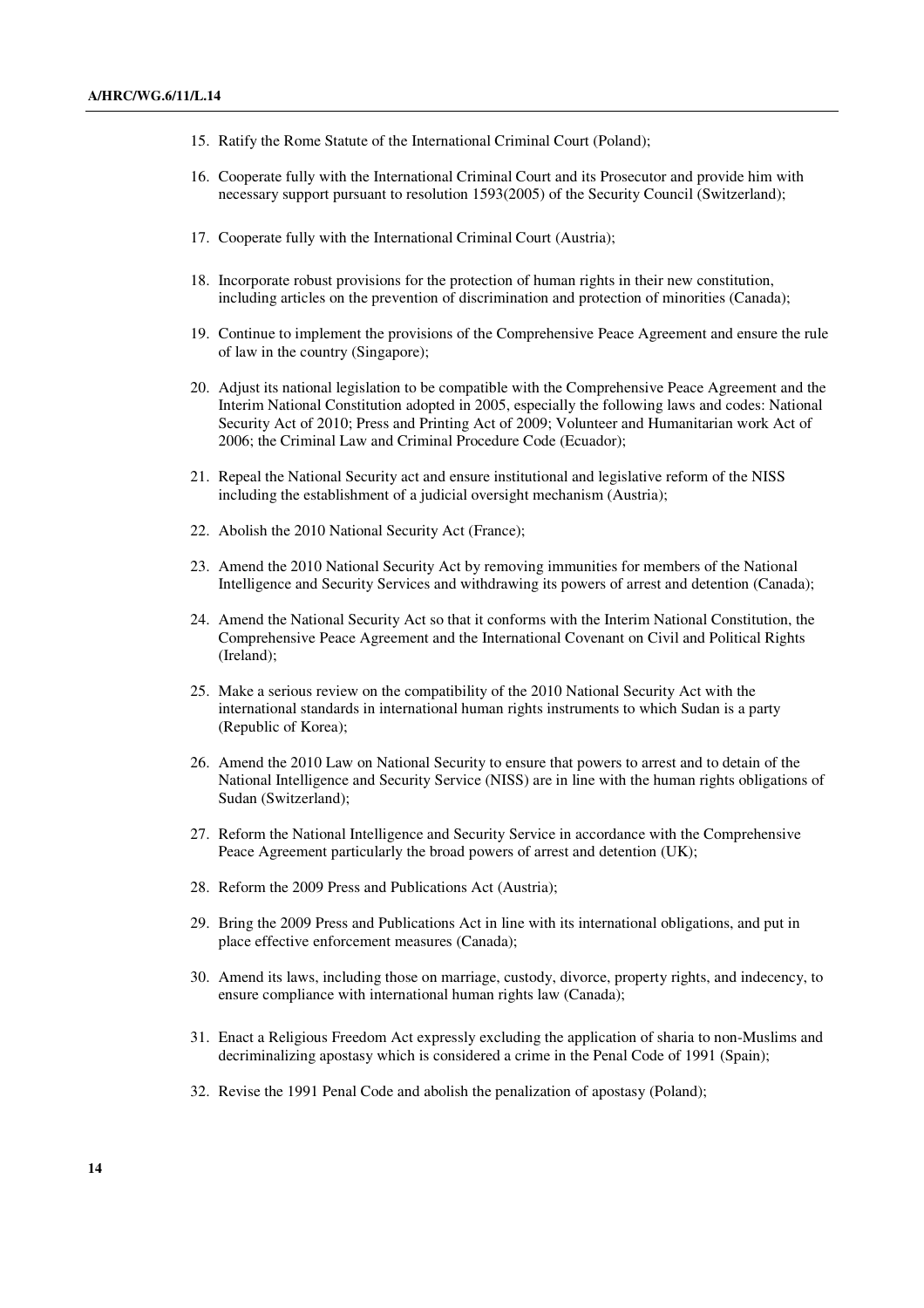- 33. Adjust legislation and practices affecting women and children to international law obligations assumed by Sudan (Honduras);
- 34. Continue its engagement with the international community to ensure that the international community delivers on its promises on supporting a post-referendum political transition (Ethiopia);
- 35. Seek support of the international community in addressing human rights challenges including the development projects (Pakistan);
- 36. Continue to engage the United Nations with a view to fully benefit from the United Nations Technical Cooperation Programme in the field of human rights (Zimbabwe);
- 37. Continue availing itself of offers for technical assistance and capacity building from the relevant development partners at bilateral, regional and multilateral levels (Malaysia);
- 38. Continue to seek technical cooperation and assistance from the international community, and relevant international and regional stakeholders, particularly the UN Missions in Sudan and UNAMID, for support of strengthening its human rights institutions and implementing the UPR recommendations (Thailand);
- 39. Expedite the nomination of members to the Human Rights Commission so that it may initiate its work (Oman);
- 40. Seek technical assistance through the relevant mechanisms of the United Nations (Azerbaijan);
- 41. Establish an independent Human Rights Commission (Norway);
- 42. Expedite the procedures for the establishment of the National Human Rights Commission and the appointment of its members as soon as possible (Turkey);
- 43. Establish a national human rights institution in accordance with the Paris Principles (Poland);
- 44. Complete the establishment of the National Commission for Human Rights as soon as possible (Thailand);
- 45. Establish the National Human Rights Commission, as soon as possible, which comprises independent and impartial Commissioners and which is compatible with the Paris Principles (Republic of Korea);
- 46. Establish an appropriate mechanism for the protection and the promotion of Children Rights  $(Poland)$ ;<sup>5</sup>
- 47. Continue efforts to strengthen democracy, good governance, the rule of law and equality (Jordan);
- 48. Give priority to the promotion and protection of human rights in all policies developed by the Government (South Africa);
- 49. Continue with its efforts to promote and protect human rights and freedoms (Sri Lanka);

<sup>&</sup>lt;sup>5</sup> The recommendation as read during the interactive dialogue: Establish the Office of Ombudsman for Children Rights.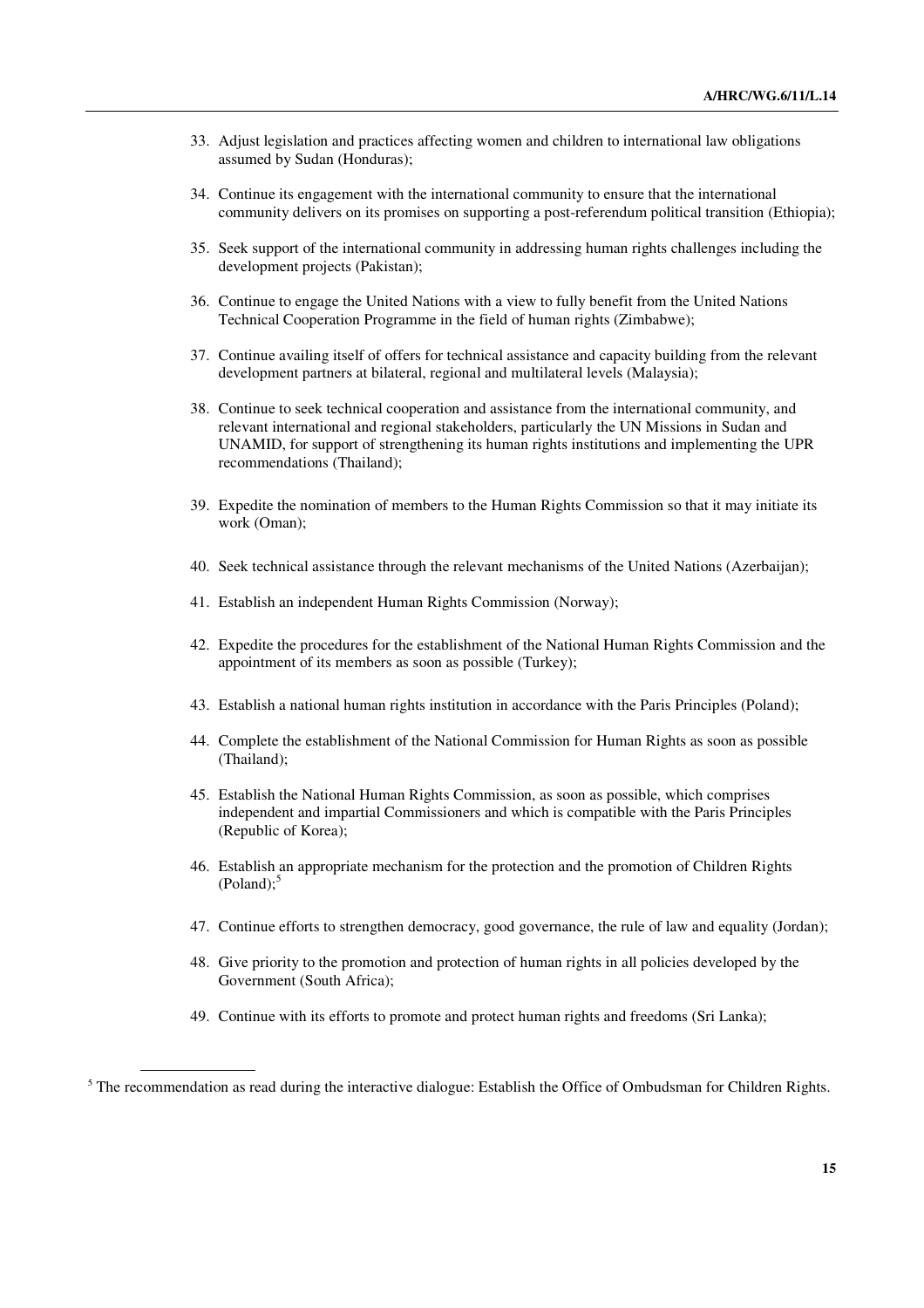- 50. Clearly voice its intention to guarantee the protection of ethnic and religious minorities and formalize post-referendum agreements on citizenship rights which will safeguard civil, political, economic, social and cultural rights on an equal footing as citizens-regarding people of both Northern and Southern origin (Finland);
- 51. Continue to reinforce the pillars of peace throughout the country, in implementation of the CPA (Kuwait);
- 52. Take concrete steps to prevent any form of infringement on the human rights of southerners residing in the north, including by addressing issues of nationality and citizenship in cooperation with the authorities in Southern Sudan (Norway);
- 53. Redouble efforts to build a lasting peace in Darfur by exercising restraint, engaging with the UN/AU peace process in Doha, and improving the security situation in which humanitarian workers operate (UK);
- 54. Continue to make concerted efforts to find a permanent and peaceful solution to the conflict in Darfur (Zimbabwe);
- 55. Continue to take necessary steps aimed at ensuring the delivery of relief assistance to those people in need in Darfur (DPRK);
- 56. Continue its efforts aimed at protecting aid workers and relief convoys and to take measures against banditry acts (DPRK);
- 57. Take the necessary measures to end attacks against civilians and to ensure unimpeded humanitarian access to IDPs' camps in Darfur, including by lifting the state of emergency  $(Canada)$ ;
- 58. End the deliberate and indiscriminate attacks against civilians in Darfur and prosecute those responsible for these attacks (Spain);
- 59. End all indiscriminate attacks against civilians and other violations of international humanitarian and human rights law, especially in Darfur and bring the perpetrators to justice, ensuring due process (Uruguay);
- 60. Elaborate a plan and create national mechanisms to combat violence against women in Darfur (Mauritania);
- 61. Establish national mechanisms to combat violence against women, especially in Darfur (Qatar);
- 62. Make further efforts to protect and promote women's rights in Sudan (Republic of Korea);<sup>7</sup>

<sup>&</sup>lt;sup>6</sup> The recommendation as read during the interactive dialogue: Take the necessary measures to end attacks against civilians and to ensure unimpeded humanitarian access to refugee camps in Darfur, including by lifting the state of emergency.

 $<sup>7</sup>$  The recommendation as read during the interactive dialogue: Make further efforts to protect and promote women's</sup> rights in Sudan, and to this end, consider acceding to CEDAW.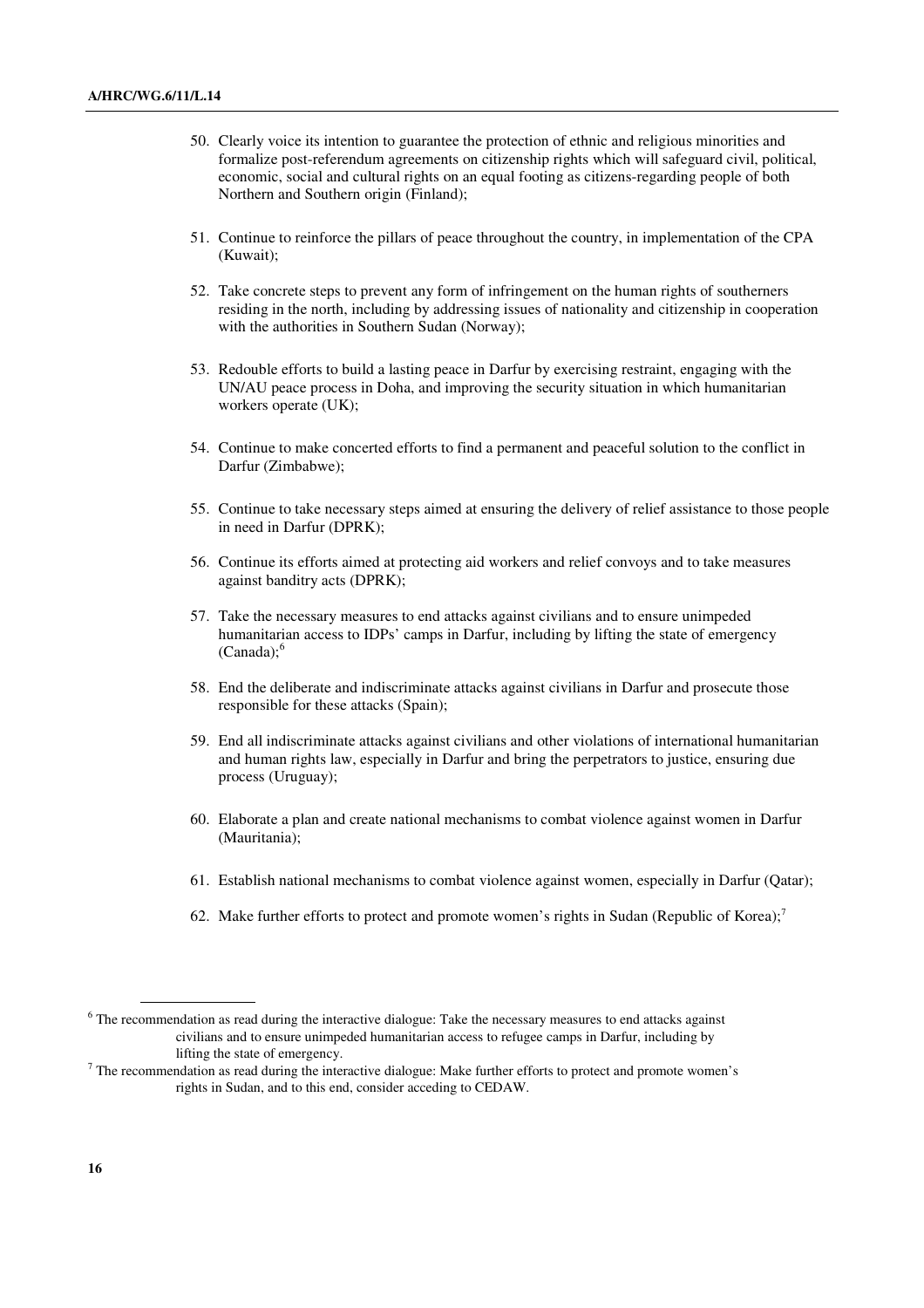- 63. Continue its active efforts to promote children's rights, including the implementation of a new law for children promulgated in 2010, disarmament, demobilization and reintegration activities for children, enhancement of a juvenile court system and work towards the compulsory registration of births and the eradication of female genital mutilation (Japan);
- 64. Develop a national plan of action to enforce the rights of children in a comprehensive manner and based on the UN Convention (Uruguay);
- 65. Continue to devote special attention to children to realize their best interest (Jordan);
- 66. Develop a national plan of action for the implementation of children's rights and adopt a holistic child rights approach (Iran);
- 67. Develop a national plan of action for the implementation of children's rights (Australia);
- 68. Elaborate national legislation for the protection of child rights and create national mechanisms to monitor implementation (Saudi Arabia);
- 69. Continue its efforts to fight the climate challenges with the support of the international community (Bangladesh);
- 70. Extend a standing invitation to all Special Procedures, respond positively to pending requests for visits  $(Spain)$ ;<sup>8</sup>
- 71. Issue a standing invitation to the human rights special procedures (Ecuador);
- 72. Cooperate fully in Darfur with UNAMID, in order to prevent and prosecute any human rights violation (Italy);
- 73. Improve co-operation with the Independent Expert on the situation of human rights in Sudan, including on the implementation of the recommendations by the Group of Experts (Austria);
- 74. Continue to fully cooperate with the Independent Expert on the situation of human rights in the Sudan, including with respect to the implementation of recommendations (Canada);
- 75. Fully cooperate with the Special Rapporteur on the situation of human rights in the Sudan (Spain);<sup>9</sup>
- 76. Engage civil society in the process of implementation of UPR recommendations (Poland);
- 77. Intensify programmes to promote the status of women (Algeria);

<sup>&</sup>lt;sup>8</sup> The recommendation as read during the interactive dialogue: Extend a standing invitation to all Special Procedures, respond positively to requests for pending visits, and fully cooperate with the Special Rapporteur on the situation of human rights in the Sudan.

<sup>&</sup>lt;sup>9</sup> The recommendation as read during the interactive dialogue: Extend a standing invitation to all Special Procedures, respond positively to requests for pending visits, and fully cooperate with the Special Rapporteur on the situation of human rights in the Sudan.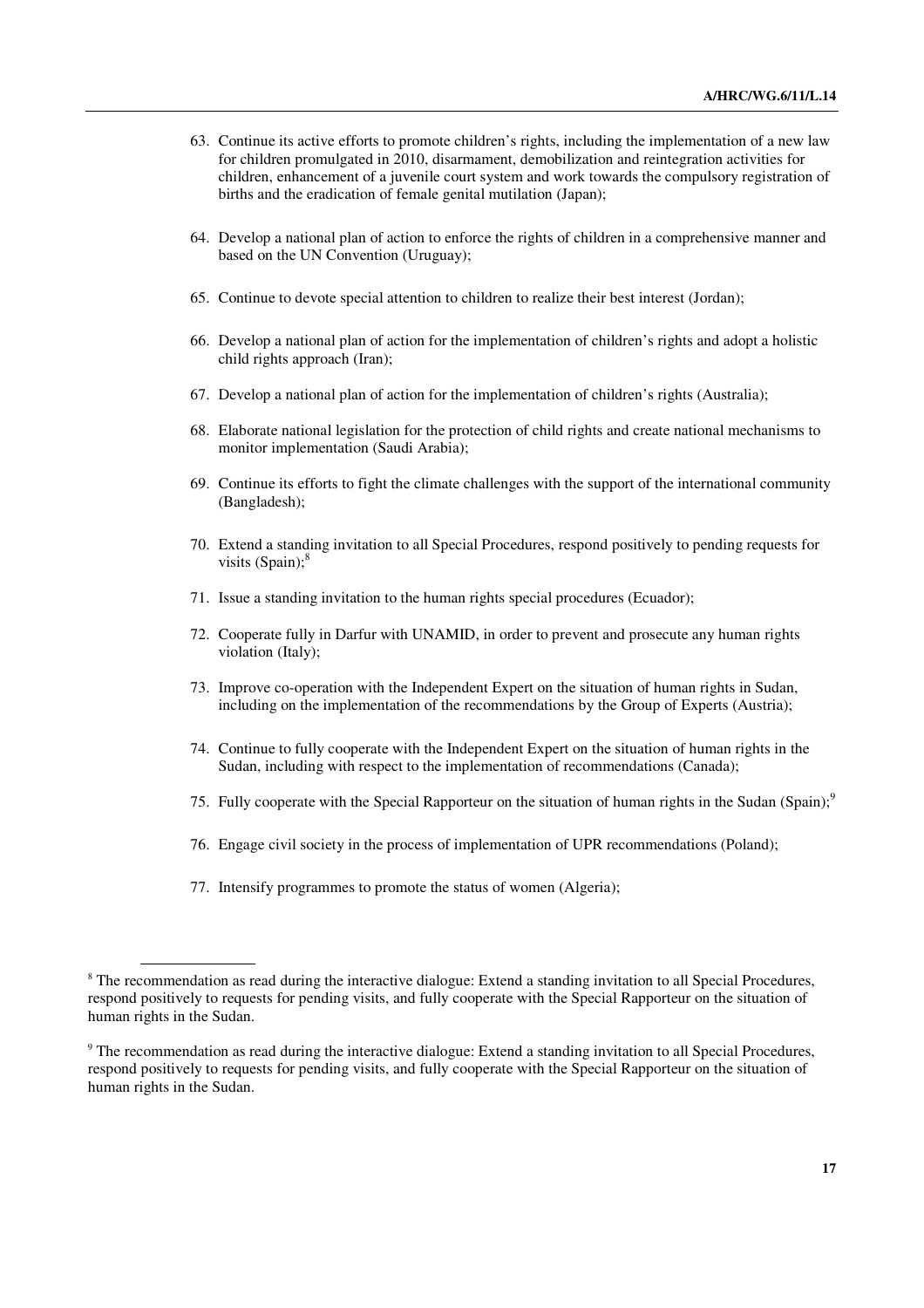- 78. Continue efforts aimed at the improvement of the situation of women and their empowerment (Jordan);
- 79. Implement programmes and activities to support the empowerment of women and to raise their awareness and capacity to enjoy their rights (UAE);
- 80. Further pursue awareness-raising efforts to counter the phenomenon of discrimination against women so that they are not deprived of fundamental rights (Palestine);
- 81. Provide appropriate employment opportunities for women and work to achieve equal wages for men and women (UAE);
- 82. Provide appropriate employment opportunities for women, ensuring equal wages between men and women (Bahrain);
- 83. Expand appropriate employment opportunities for women and ensure equal pay for men and women, while taking the necessary measures to promote the participation of women in the political life (Egypt);
- 84. Further pursue efforts aimed at strengthening the protection of the rights of women and children through further development of legislation and mechanisms in this field (Syria);
- 85. Exert additional efforts in the field of providing care for persons with disabilities and in establishing national mechanisms to enable them to effectively participate in public life, while considering accession to the CRPD (Egypt);
- 86. Establish a moratorium on all executions and, eventually, abolish the death penalty (Switzerland);
- 87. Consider abolishing the death penalty (Brazil): $10$
- 88. Establish a moratorium on the use of the death penalty with a view to its total abolition (Spain);<sup>11</sup>
- 89. Establish as soon as possible a moratorium on the execution of the death penalty with a view to its abolition in the future (Belgium);
- 90. Establish a moratorium on executions with a view to abolishing the death penalty (Italy);
- 91. Commute sentences to death to prison terms (France); $^{12}$
- 92. Replace any death sentences with an appropriate alternative sanction (Slovenia);<sup>13</sup>

 $<sup>13</sup>$  The recommendation as read during the interactive dialogue: Ensure that the death penalty is not carried out at least</sup> on persons under 18 years of age, and replace any death sentences with an appropriate alternative sanction.

 $10$  The recommendation as read during the interactive dialogue: Consider abolishing the death penalty, especially to children under 18.

 $11$  The recommendation as read during the interactive dialogue: A moratorium on the use of the death penalty with a view to its total abolition, and the immediate prohibition of its application to minors.

<sup>&</sup>lt;sup>12</sup> The recommendation as read during the interactive dialogue: Commute sentences to death to prison terms and prohibit executions of minor pursuant to the Children's Act of 2010.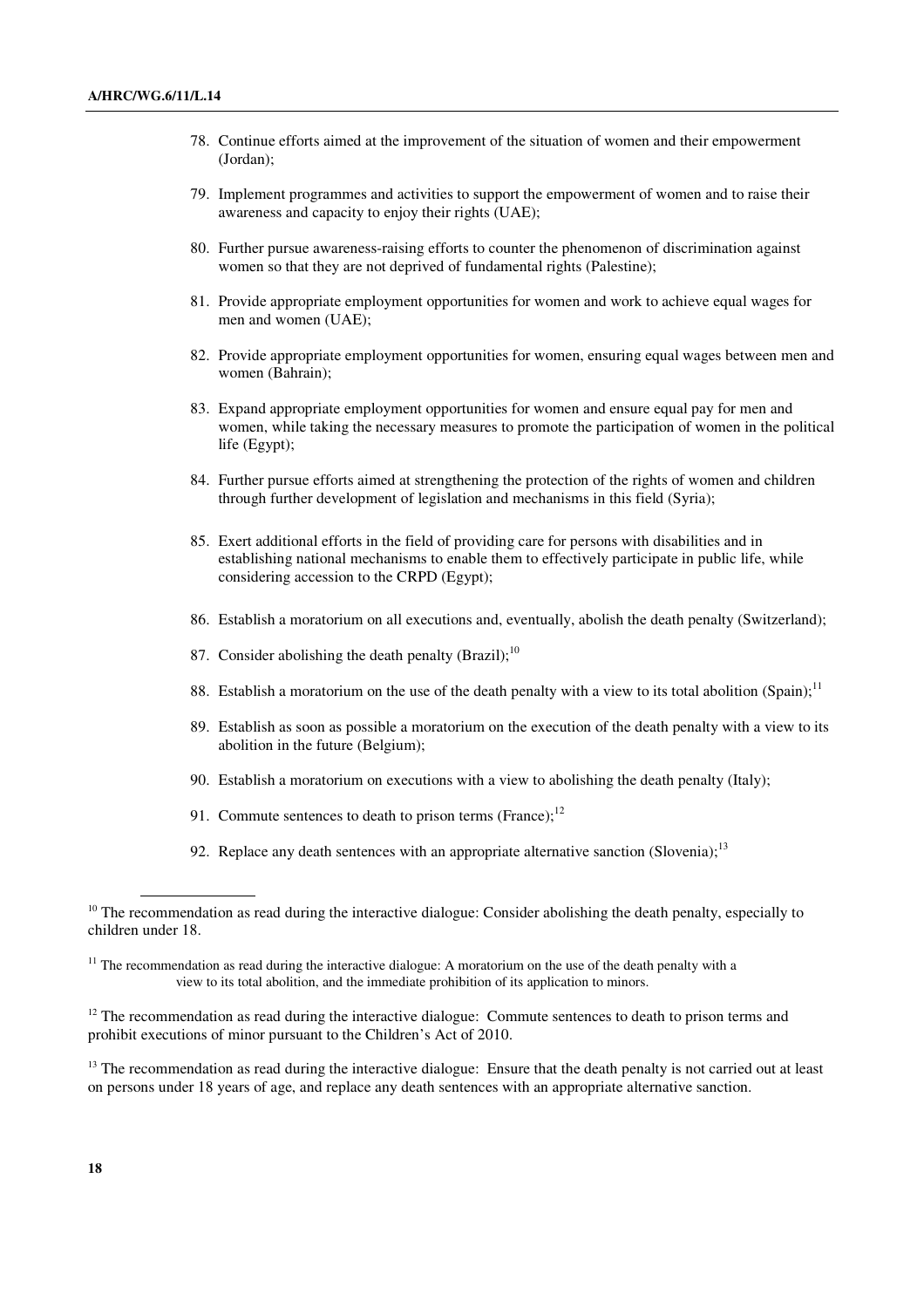- 93. For as long as it will resort to the death penalty, respect the relevant international standards, especially the principles stated in ECOSOC resolution 1984/50, and particularly ensure that it will only be applied to the most severe crimes and for individuals who are more than 18 years of age at the time of the acts (Belgium);
- 94. Establish a moratorium on the death penalty with a view to its abolition and immediately stop the imposition of this cruel measure to children (Uruguay);
- 95. Immediately prohibit and the immediate prohibition of its application to minors (Spain 2);<sup>14</sup>
- 96. Abolish the death penalty against juvenile offenders (Italy);
- 97. Consider especially abolishing the death penalty to children under 18 (Brazil);<sup>15</sup>
- 98. Ensure that no-one be executed for a crime that he/she would have committed while he/she was under the age of 18 years and commute death sentences already pronounced against minors into appropriate alternative sentences (Switzerland);
- 99. Lower the criminal responsibility for children, ban the application of the death penalty to children, and prohibit the recruitment of children as child soldiers and their participation in armed conflict (Palestine);
- 100. Prohibit executions of minor pursuant to the Children's Act of 2010 (France 2):<sup>16</sup>
- 101.Ensure that the death penalty is not carried out at least on persons under 18 years of age  $(Slovenia)$ ;<sup>17</sup>
- 102.Abolish the death penalty, corporal punishment and other cruel, inhuman or degrading treatment from its national legislation (Ecuador);
- 103.Take further measures to prevent and combat all forms of violence against children and women, including training law enforcement officials to deal with sexual violence cases (Brazil);
- 104.Take measures to raise awareness of the police, other authorities, and general public about genderbased violence against women and girls, as well as women's rights (Finland);<sup>1</sup>

 $14$  The recommendation as read during the interactive dialogue: A moratorium on the use of the death penalty with a view to its total abolition, and the immediate prohibition of its application to minors.

<sup>15</sup> The recommendation as read during the interactive dialogue: Consider abolishing the death penalty, especially to children under 18.

<sup>16</sup> The recommendation as read during the interactive dialogue: Commute sentences to death to prison terms and prohibit executions of minor pursuant to the Children's Act of 2010.

 $17$  The recommendation as read during the interactive dialogue: Ensure that the death penalty is not carried out at least on persons under 18 years of age, and replace any death sentences with an appropriate alternative sanction.

 $18$  The recommendation as read during the interactive dialogue: Take measures to raise awareness of the police, other authorities, and general public about gender-based violence against women and girls, as well as women's rights and ratify without any limiting reservations the CEDAW and its Optional Protocol as well as repeal all laws that discriminate against women.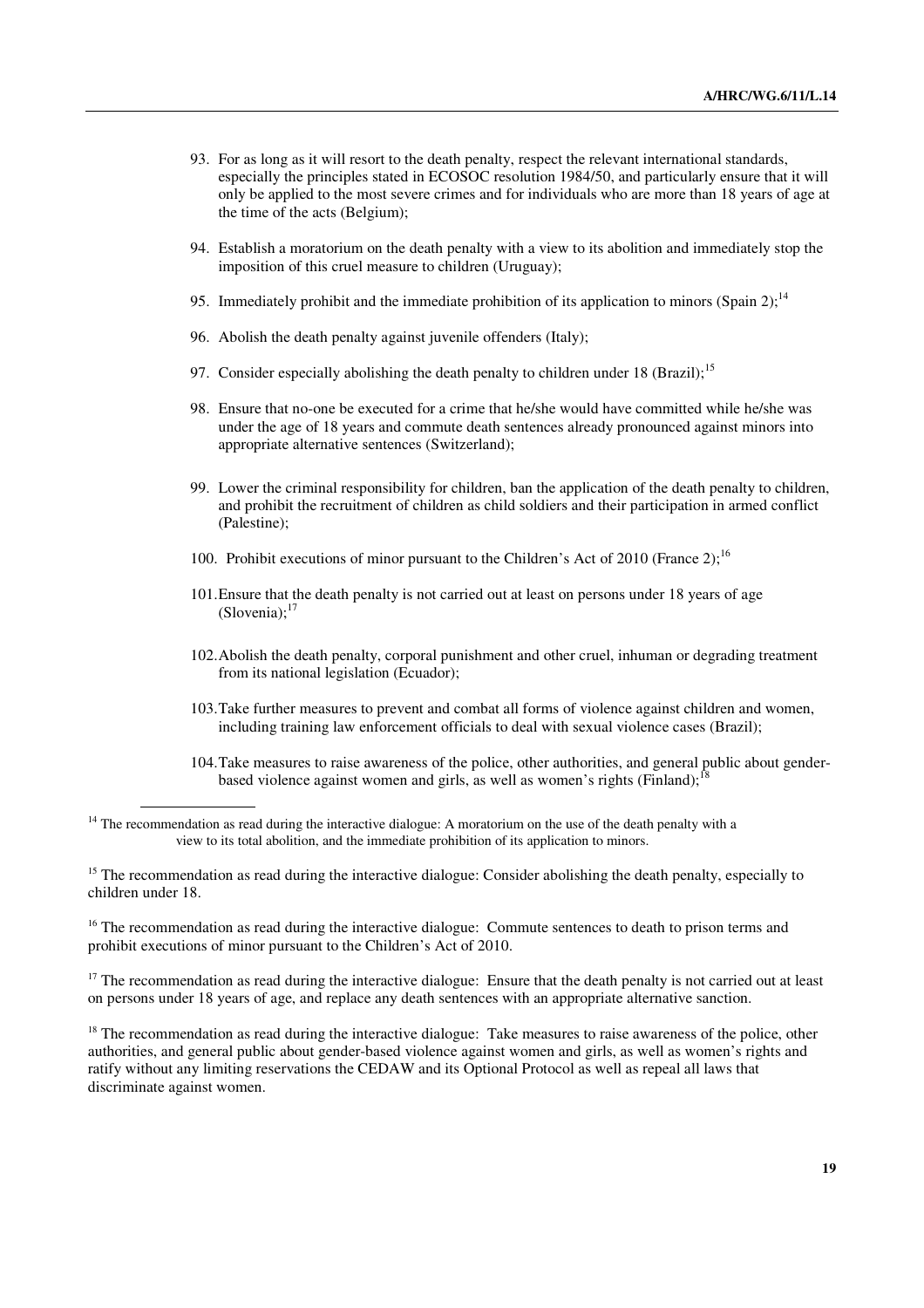- 105.Develop and implement national legislation explicitly prohibiting female genital mutilation and ensure its practical enforcement. Enhance school programs and community education to raise public awareness about the harmful effects of this practice, which constitutes a serious form of violence against women and a serious attack on human rights (Ecuador);
- 106.Take all the necessary measures to end female genital mutilations, notably regarding their prevention, awareness-raising, control and sanctions (Belgium);
- 107.Pass legislation at the federal level to prohibit FGM and early forced marriages, and to ensure that such legislation is enforced in practice (Slovenia);
- 108.Adopt legislative and other measures to explicitly prohibit and eradicate female genital mutilation, and reinforce, also, awareness and education programs about its harmful effects (Uruguay);
- 109. Abolish the law that legalizes the sunna and completely eradicate this genital mutilation practice through education and awareness campaigns in the communities (Honduras);
- 110. Take the appropriate measures to reform its penal code, particularly aiming at eliminating corporal punishment (Brazil);
- 111. Continue taking strong measures to end the recruitment and use of child soldiers (Malaysia);
- 112. Take effective measures to end the recruitment of children into the Armed Forces and affiliated armed groups, and also fight the forced recruitment and abduction of children by non-state armed groups (Uruguay);
- 113. Take all necessary measures to ensure that all children are released by armed forces and armed groups, and that these children receive all the assistance necessary for their physical and psychological recovery, including special medical care for victims of sexual violence (Slovenia);
- 114. Criminalize the worst forms of child labour and accede to international treaties which ban this practice (Saudi Arabia);
- 115. Adopt national legislation to protect child rights and create follow-up mechanisms, and criminalize the worst forms of child labour and accede to international treaties banning this practice (Mauritania);
- 116. Take efforts to organize more training programmes for national personnel working in the areas of judicial affairs and law enforcement, in accordance with international human rights principles (Egypt);
- 117. Train professionals in the area of judicial affairs so as to enable them to perform their role effectively (Palestine);
- 118. Continue taking measures to support the rule of law and ensure that justice is brought to Darfur (Syria);
- 119. Seek technical assistance and capacity building support from relevant UN agencies as well as from other international organizations in the field of human rights and provide human rights training for judges, public prosecutors, legal advisors and law enforcement agencies (Turkey);
- 120. Step up human rights education and training for personnel involved in prosecution and law enforcement activities, including police, armed forces personnel, judges and lawyers (Malaysia);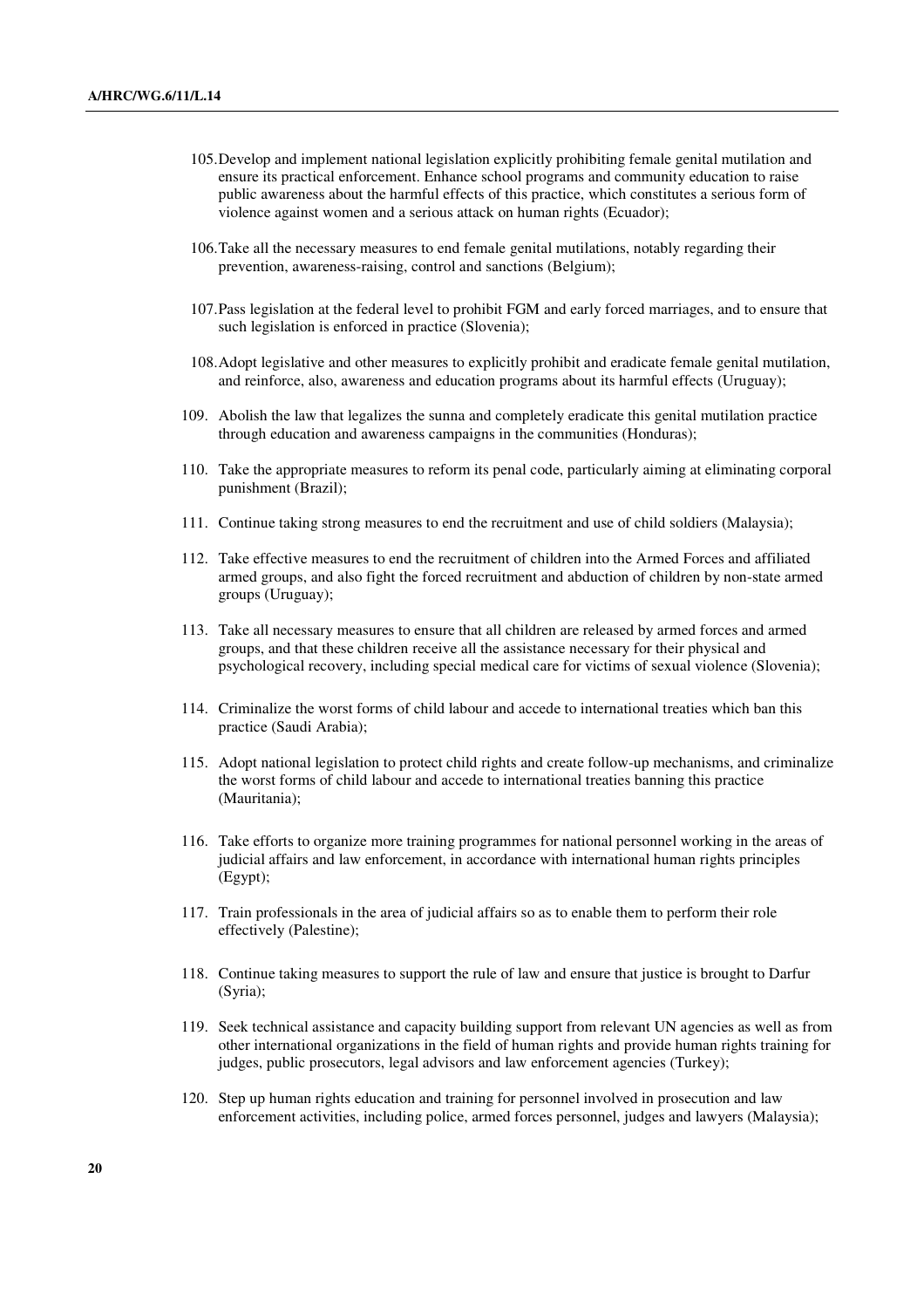- 121. Strengthen awareness-raising and training in the human rights area, in particular for judges and law enforcement personnel (Jordan);
- 122. Implement the recently adopted UN Rules for the Treatment of Women Prisoners and Non-Custodial Measures for Women Offenders, otherwise known as the "Bangkok Rules", to improve treatment of female offenders and to seek appropriate assistance in the implementation from relevant UN agencies (Thailand);
- 123. Raise the minimum age of criminal responsibility currently fixed at 12 years in compliance with its international obligations (France);
- 124. All allegations of extrajudicial executions, forced disappearances, torture and other ill-treatment, as well as grave violations of human rights and violations of international humanitarian law be the object of effective and independent investigations at the earliest to bring the perpetrators of these acts to justice, irrespective of their ranks or functions (Switzerland);
- 125. Ensure that those suspected of being responsible for crimes under international law in Darfur are investigated and prosecuted before independent and impartial courts, without resort to the death penalty (Austria);
- 126. Take concrete action to end impunity in Darfur (Norway);
- 127. Enhance measures swiftly to address the issues of impunity, arbitrary arrests and detention, the lack of access to a fair trail and reliance on traditional courts, among others (Japan);
- 128. Adopt strong and decisive measures to punish those responsible of the rape of girls and women (Honduras);
- 129. Adopt all necessary measures to bring the perpetrators of all serious human rights violations in the country to justice (Slovenia);
- 130. Ensure that all allegations of violations of human rights and international humanitarian law are duly investigated, and that the perpetrators are brought to justice (Australia);
- 131. Cease to hinder the freedom of movement of UNAMID and humanitarian agencies (Ireland);
- 132. Ensure effective protection of journalists and human rights defenders against intimidation, harassment, arrest and detention (Switzerland);
- 133. Continue applying strategies and plans for the socio-economic development of the country, in particular those aimed at reducing poverty (Cuba);
- 134. Develop, with the assistance of the international community, a long-term strategy to eliminate poverty and improve the standard of living of its people (Singapore);
- 135. Continue its measures to increase allocations for poverty reduction and focus further on the rehabilitation of agriculture and infrastructure (Azerbaijan);
- 136. Continue its efforts to fight poverty with the support and cooperation of the international community (Bangladesh);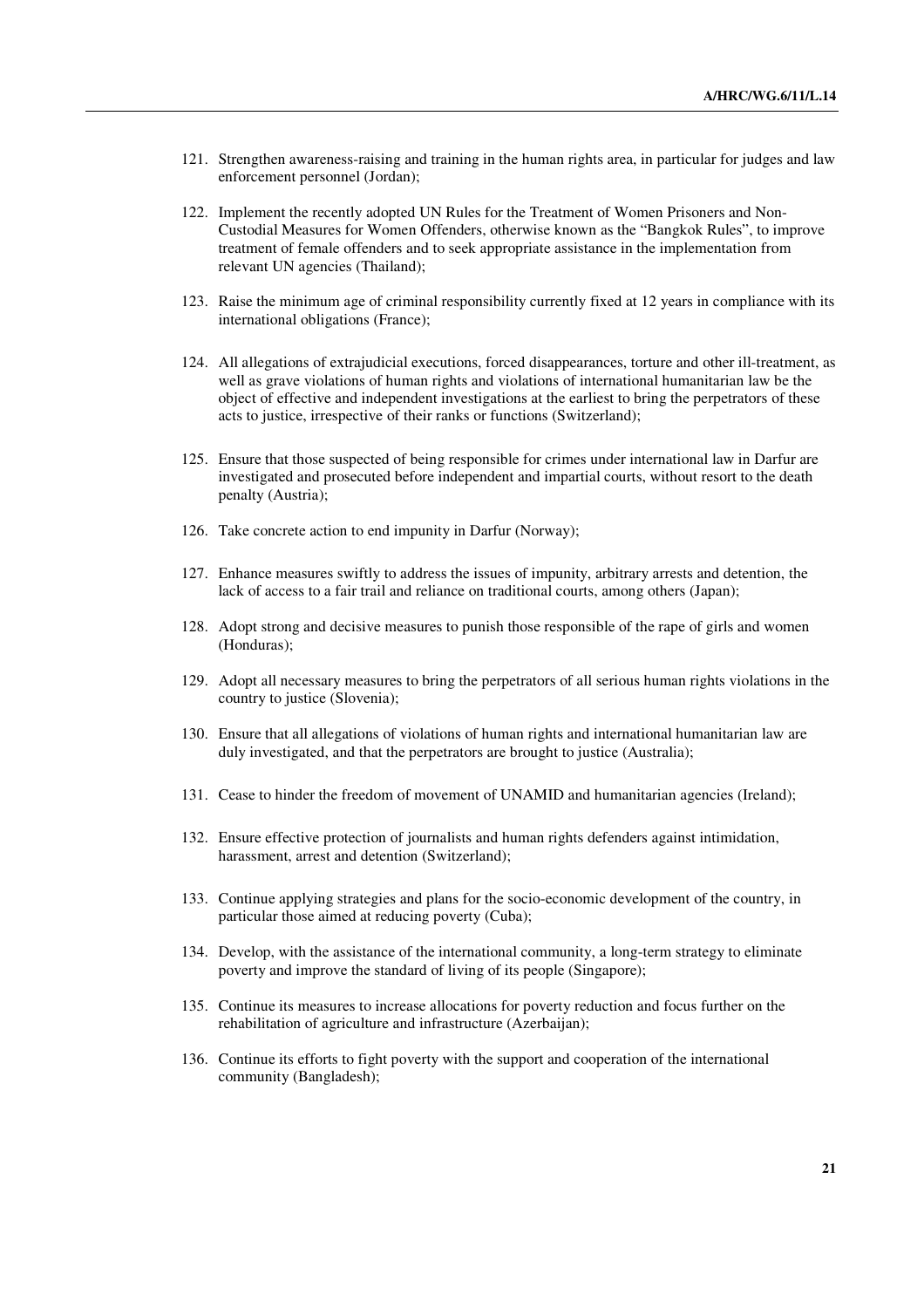- 137. Increase further the "pro poor public spending" with a view towards implementing the poverty eradication strategy (Sri Lanka);
- 138. Ensure fair distribution of national income, taking special account to southern regions, which were hurt by long years of war (DRC);
- 139. Remain committed to helping the poor to access education and health care (Oman);
- 140. Continue to work with the WHO and other relevant international organizations to improve access to health care and rebuild health infrastructure in the conflict-affected areas (Singapore);
- 141. Increase efforts to control endemic diseases, which constitute the main reason for the high number of deaths among citizens (Oman);
- 142. Allocate sufficient financial resources to the health sector to improve access to health care and to rebuild health infrastructure (Turkey);
- 143. Take effective measures to improve access to health care, particularly in remote and rural areas (Iran);
- 144. Provide access to drinking water for each Sudanese (DRC);
- 145. Take effective measures to ensure accessibility of safe drinking water and access to adequate sanitation facilities, particularly in remote rural areas (Iran);
- 146. Continue to take steps to decrease child mortality rate (DPRK);
- 147. Continue its efforts with regard to the advancement of women's rights, the reduction of child mortality and illiteracy rates and the reintegration of children into their communities (Azerbaijan);
- 148. Continue efforts aimed at ensuring education for all children and make arrangements to improve the performance of the education system (Algeria);
- 149. Devote attention to the education of children and take measures to reduce the rate of drop-outs from school (Bahrain);
- 150. Strengthen the capacities and competencies of educational institutions in terms of providing services and rehabilitation to them, especially primary schools (Oman);
- 151. Continue applying programs and measures aimed at guaranteeing universal access to quality education and health services to its population (Cuba);
- 152. Devote attention to the education of children and use education to spread a human rights culture though school curricula (Saudi Arabia);
- 153. Increase the expenditure allocated for education in order that it could be accessible to the children across the country (Sri Lanka);
- 154. Increase actions for access to schooling (DRC);
- 155. Take all appropriate measures to eliminate illiteracy throughout the country (Iran);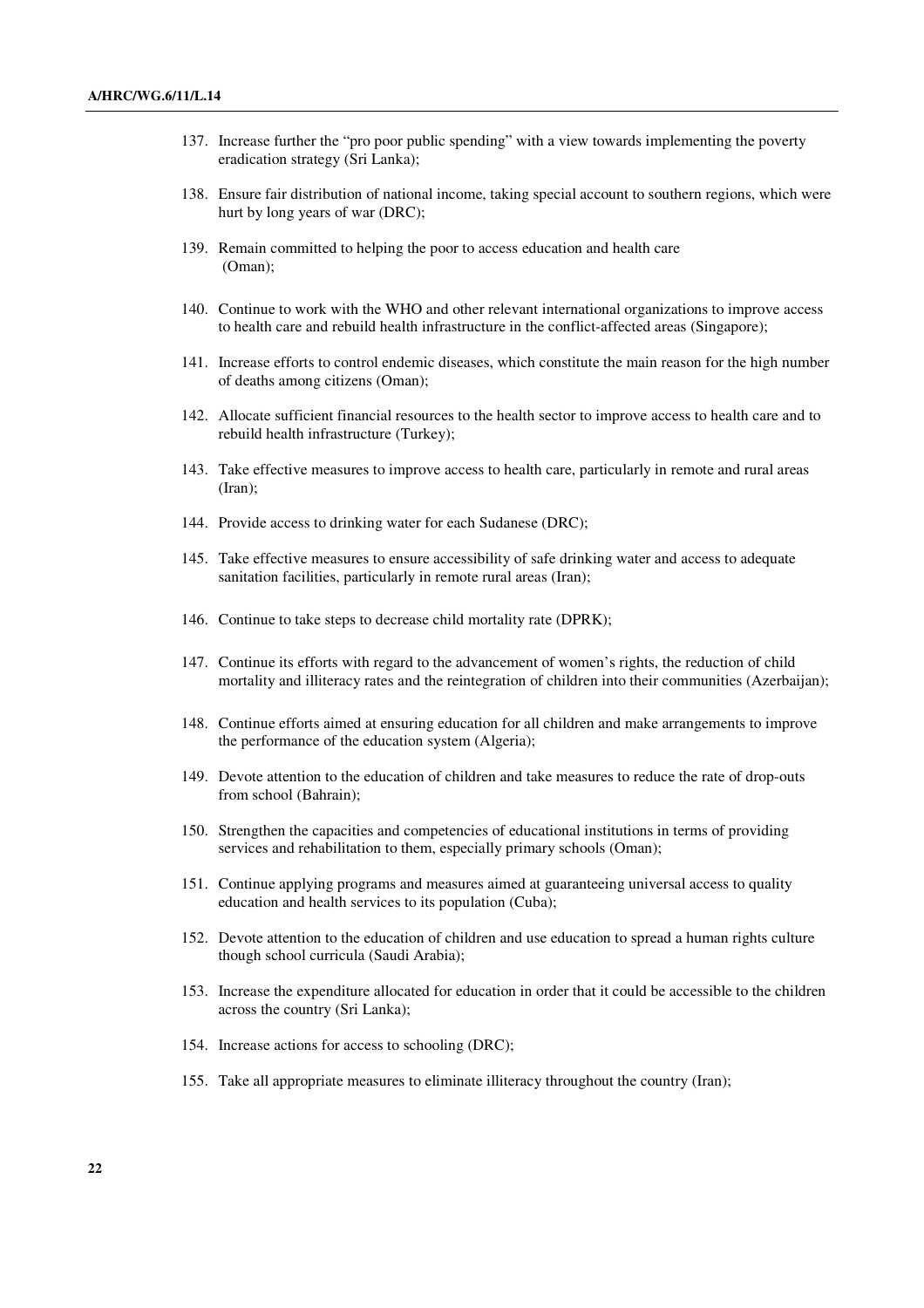- 156. Continue education and awareness-raising programmes in the area of human rights and international treaties  $(A<sub>l</sub>geria)<sup>19</sup>$
- 157. Continue the dialogue with all parties to put an end to the Darfur crisis, which would enable all displaced persons and refugees to return to their home villages and towns (Kuwait);
- 158. Create incentives for the voluntary return of Sudanese nationals that left the country due to the situation of internal violence, be they displaced, refugees or migrants. Generate and implement government programs enabling the economic and social reintegration of these people, especially those in vulnerable situation (Ecuador);
- 159. Seek assistance from the international community to provide the necessary support and coordination between all stakeholders in order to achieve remaining future programmes for the voluntary return of displaced persons and refugees, as well as development programmes (Palestine);
- 160. Improve, in cooperation with relevant stakeholders, the living conditions and safety situation of the IDPs by giving access to humanitarian assistance while ensuring security of humanitarian workers and to strengthen its protection of women and girls from sexual violence in the IDPs camps (Thailand);

84. At the request of the State under review, in view of upcoming constitutional arrangements, recommendations put forward to Sudan and South Sudan or to the parties of the CPA, have been clustered as follows:

- 1. Make every effort to preserve the climate of peace achieved by the Comprehensive Peace Agreement during the 6 years of transition (Djibouti);
- 2. Continue to work with their regional and international partners to ensure amicable solutions to remaining post referendum issues (Ethiopia);
- 3. Remain committed to negotiations to resolve pending areas of disagreement (Syria);
- 4. Continue negotiations with a view to a peaceful resolution of pending questions (Djibouti);
- 5. Continue negotiations to reach agreement on pending issues such as border and natural resources (Lebanon);
- 6. Continue negotiations with a view to peacefully settling the remaining stipulations of the CPA particularly with regard to issues like: border demarcation, foreign debts, oil and water sharing, and citizenship with the understanding that nobody will be stateless (Somalia);
- 7. Maintain the peaceful atmosphere that was created by the Agreement throughout the six years of the transitional period, by measures to reduce tension and to refrain from taking any unilateral steps by any party that would undermine the purpose of the Agreement (Somalia);
- 8. Guarantee the human rights of their citizens under the new Constitutions and establish effective mechanisms to ensure these are respected including through the establishment of a national human rights institution in line with the Paris Principles (UK);

 $19$  The recommendation as read during the interactive dialogue: Continue education and awareness-raising programmes in the area of human rights and international treaties to all concerned personnel.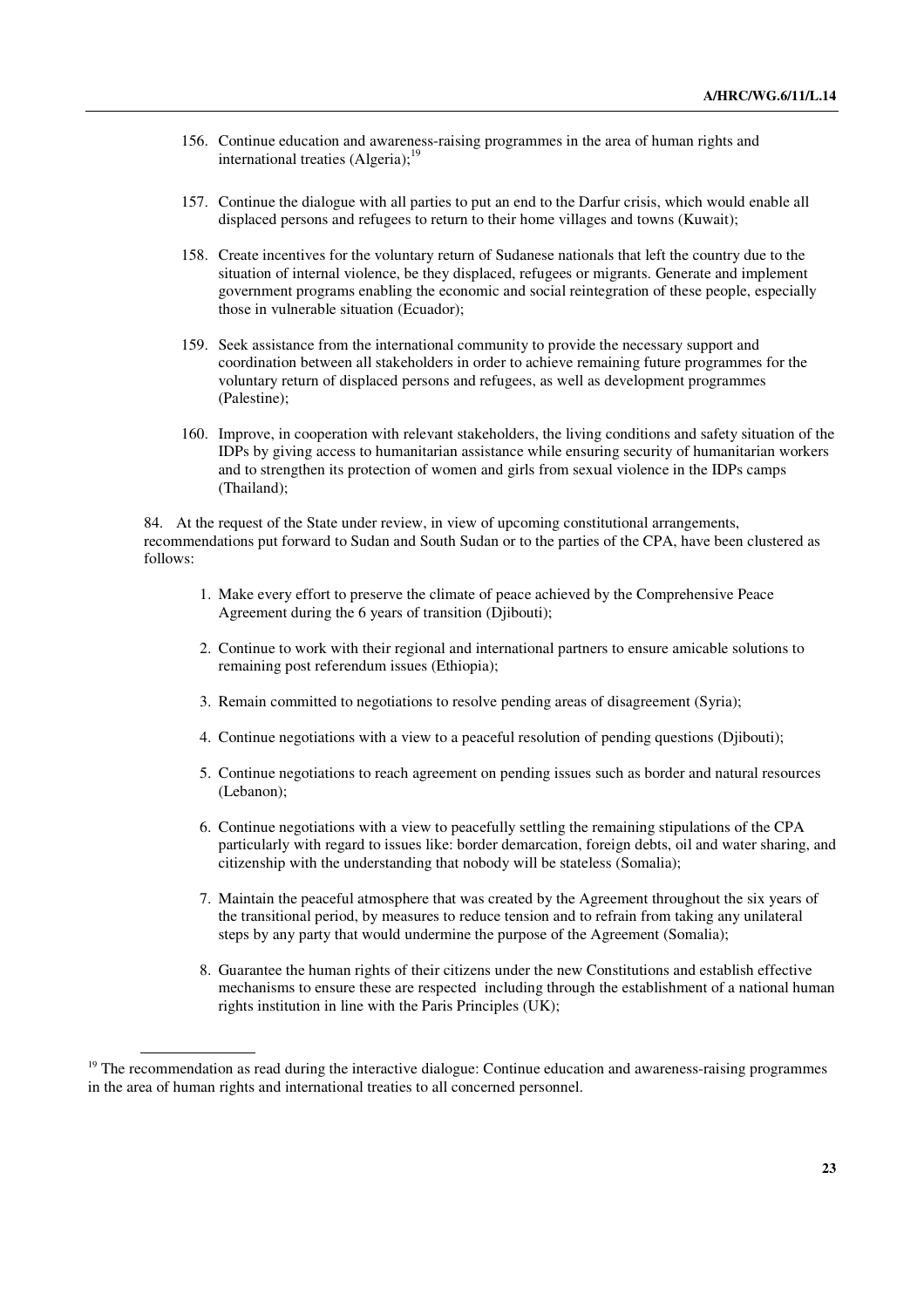- 9. Draft their constitutions in an inclusive process with the participation of civil society, women and minorities. Also, that the new constitutions include a catalogue of human rights, in particular the freedom of speech and assembly, and must take multiethnic and multireligious background of its population into account (Austria);
- 10. Bring all Constitutional provisions and relevant laws in line with the CPA and international obligations (Norway);
- 11. Strengthen the cooperation with all the mechanisms of this Council (Austria);
- 12. Cooperate in the follow up to this review (Austria);
- 13. Continue to fully cooperate with the Independent Expert on the situation of human rights in Sudan (France);
- 14. Strengthen the capacity to adequately protect and promote human rights in cooperation with OHCHR (Norway);
- 15. Consider establishing national human rights institutions in compliance with Paris Principles (India);
- 16. Ratify without limiting reservations the Convention on the Elimination of Discrimination against Women and its Optional Protocol (Austria);
- 17. Ratify the Protocol to the African Charter on Human and People's Rights on the Rights of Women in Africa (Austria);
- 18. Repeal all laws that discriminate against women (Austria);
- 19. Ensure that after the independence no one will be discriminated against because of their origin from the other State respectively (Austria);
- 20. Establish a moratorium on executions with a view to the definitive abolition of the death penalty (France);
- 21. Adhere to the Convention against Torture and its Optional Protocol and to the International Convention for the Protection of All Persons from Enforced Disappearance (France);
- 22. Strengthen awareness of and respect for human rights within the armed forces, police and judiciary (Norway);
- 23. Respect the rights to freedom of expression, association and assembly by allowing human rights defenders, political dissidents and journalists to express their views freely in line with international human rights law (UK);
- 24. Take concrete steps to ensure freedom of the media and to investigate any intimidation and arbitrary detention of journalists and human rights defenders with a view to bring such practices to an end (Norway);
- 25. Adopt legislation and measures to allow the free practice of religions in North Sudan and South Sudan (Lebanon);
- 26. Foresee measures that would guarantee the right to religion to the groups that would become minorities in both sides after the birth of the new state: namely Muslims in the Southern Sudan and non-Muslims in North Sudan (Somalia);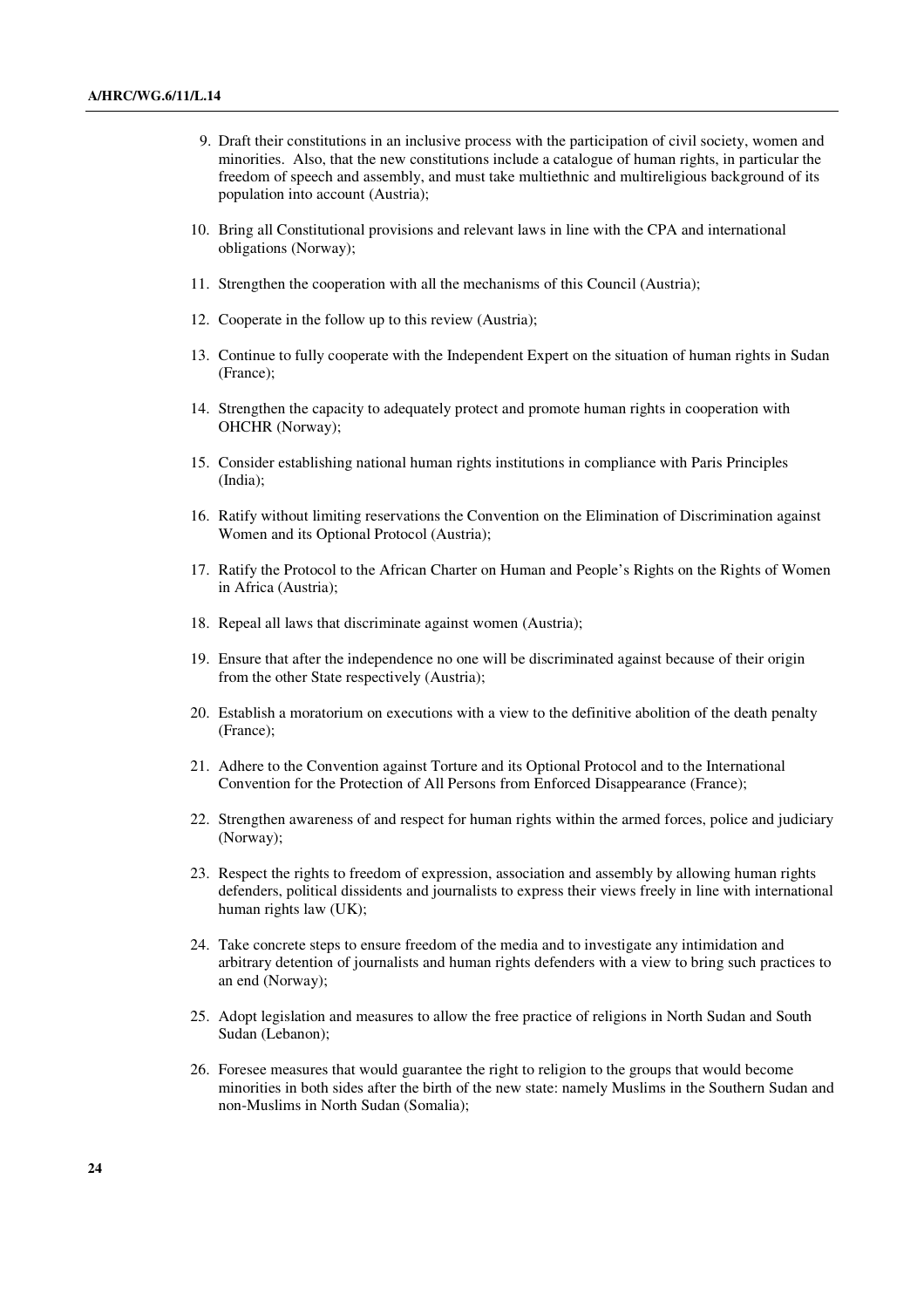- 27. Consider measures aimed at ensuring freedom of religion for groups which will become minorities in the two countries after the emergence of the new State (Djibouti);
- 28. In light of exceptional circumstances, appeal to the international community for it to consent to the cancellation of Sudan's debt, which would constitute remarkable progress towards achievement of the MDGs, ensure conditions of an equitable economic development and have a positive impact on the enjoyment of human rights for millions of Sudanese (Djibouti);
- 29. Appeal to the international community to take individual and collective initiatives to exempt the debts of the Sudan (Somalia);

85. At the request of the State under review, in view of upcoming constitutional arrangements, recommendations put forward to South Sudan, have been clustered as follows:

- 1. Complete its transition from a militarised society to a democratic system based on the rule of law under civilian rule (Norway);
- 2. Increase the efforts in the field of civil protection in the transition period (Norway);
- 3. Adhere to the Convention on the Rights of the Child and to its two Optional Protocols and endorse Paris Commitments to protect children from unlawful recruitment or use by armed forces or armed groups (France);
- 4. To South Sudan to establish a moratorium on executions with a view to abolishing the death penalty (Italy);

86. The response of the State under review to the recommendations in paragraphs 84 and 85 will be provided in due time, but no later than the 18<sup>th</sup> session of the Human Rights Council in September 2011.

 87. All conclusions and/or recommendations contained in the present report reflect the position of the submitting State(s) and/or the State under review. They should not be construed as endorsed by the Working Group as a whole.